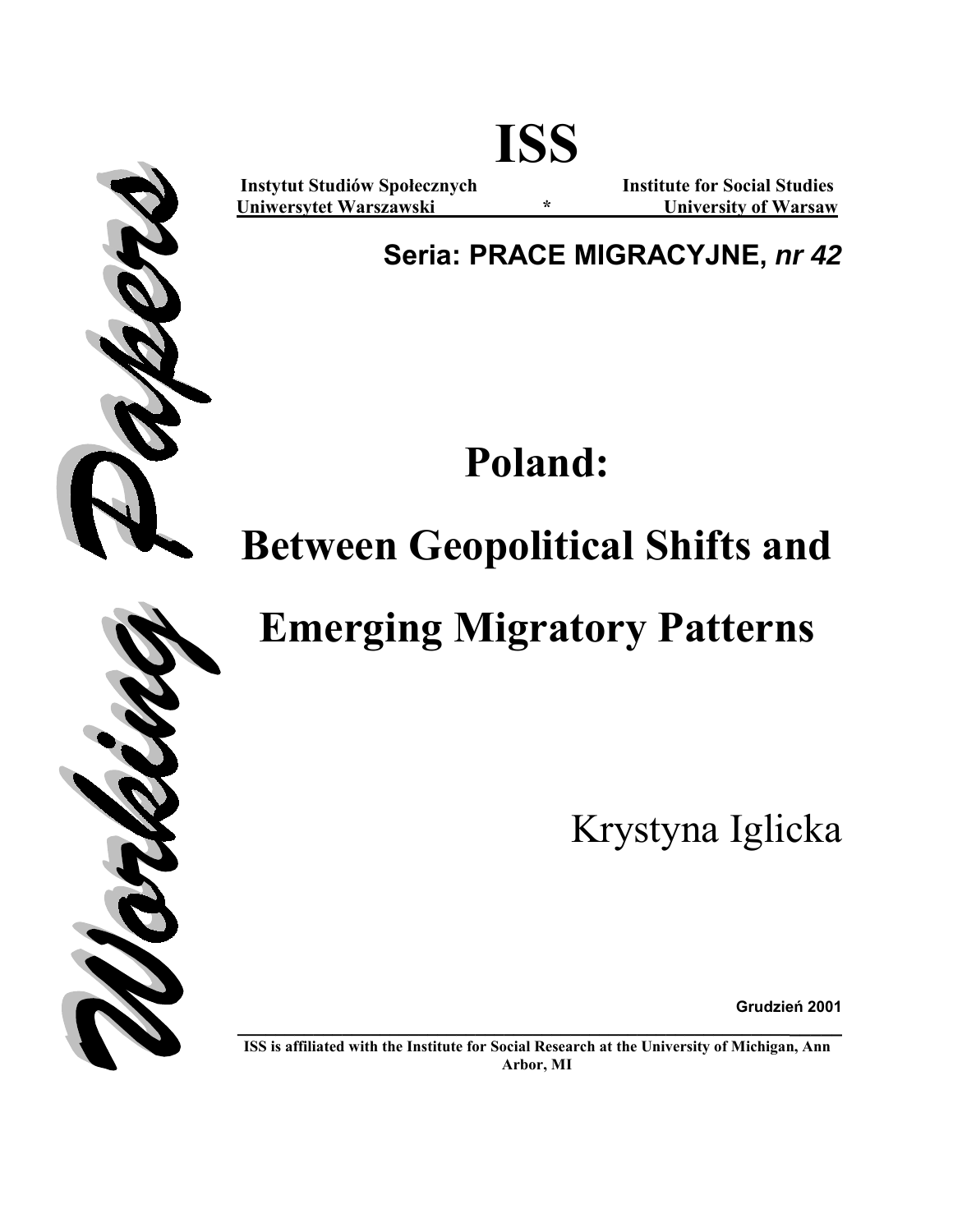Ośrodek Badań nad Migracjami Instytut Studiów Społecznych UW Stawki 5/7 00-183 Warszawa Tel.: 48+22+8315153 Fax: 48+22+8314933 Internet: ISSINFO @SAMBA.ISS.UW.EDU.PL

Seria: PRACE MIGRACYJNE, nr 42

# **Poland: Between Geopolitical Shifts and Emerging Migratory Patterns**

**Krystyna Iglicka** 

© *Copyright by* Instytut Studiów Społecznych UW grudzień 2001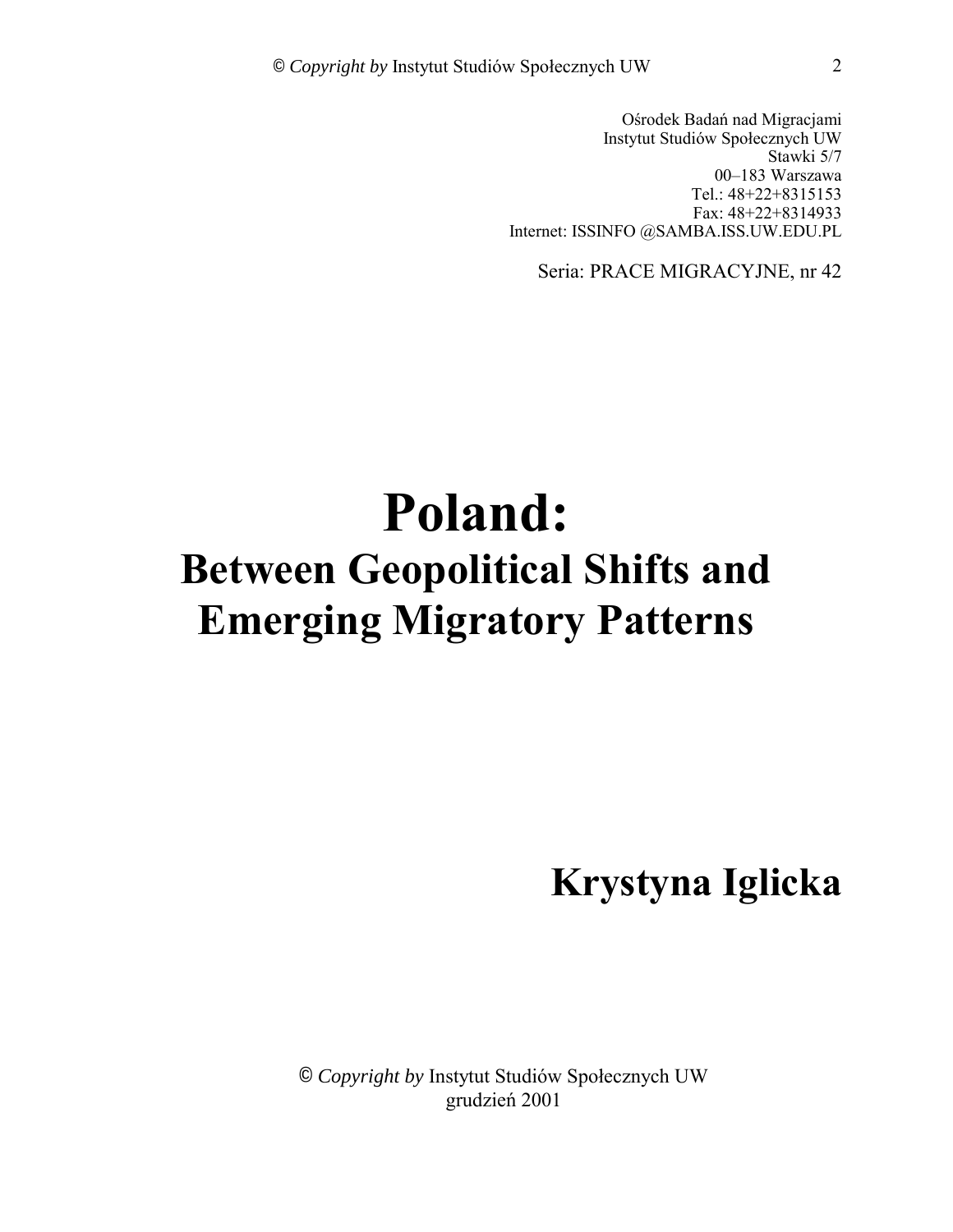### **Contents:**

| 3. MIGRATION FLOWS INTO POLAND FROM THE FORMER USSR - CHALLENGES, |  |
|-------------------------------------------------------------------|--|
|                                                                   |  |
|                                                                   |  |
|                                                                   |  |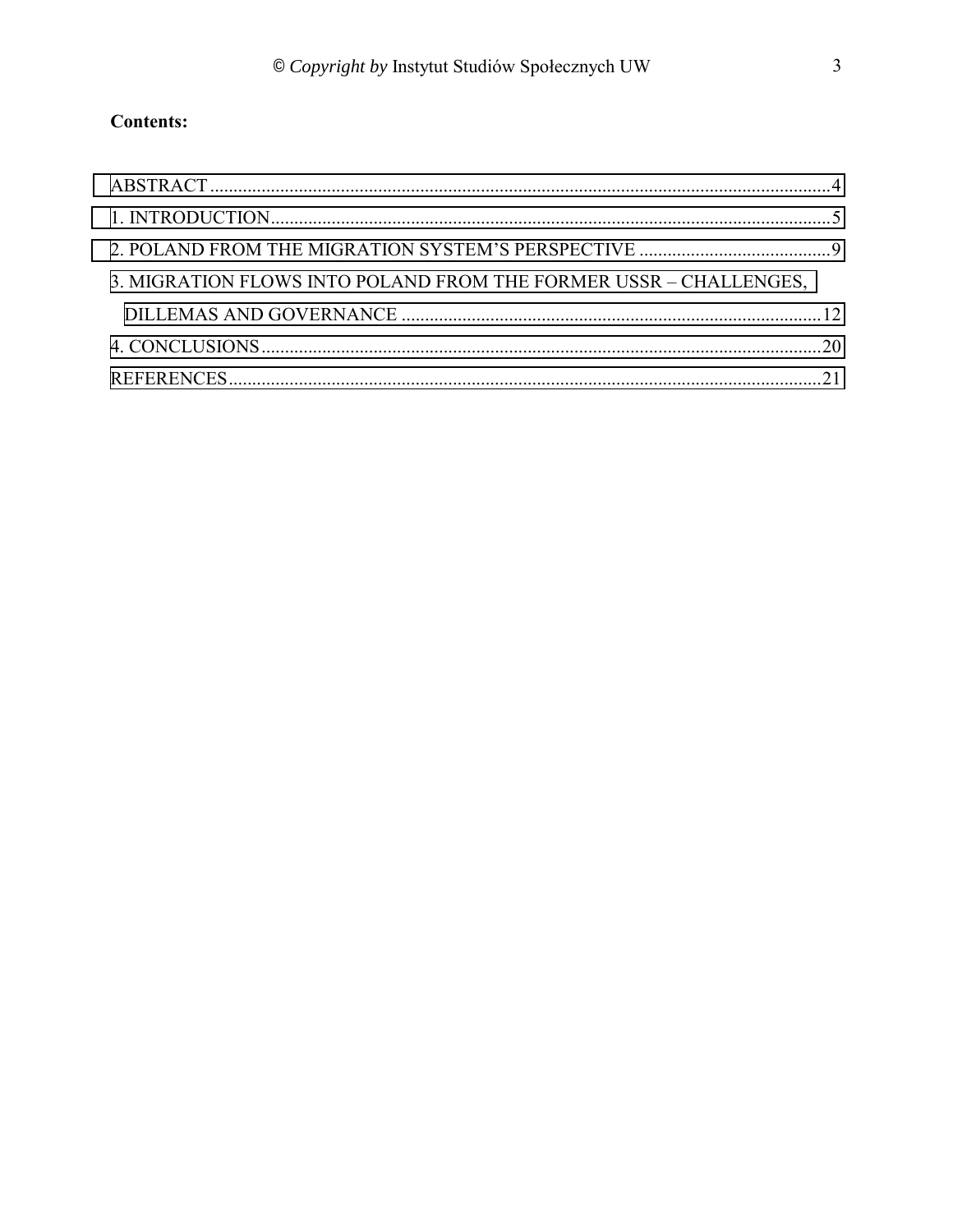### <span id="page-3-0"></span>**ABSTRACT**

This paper describes trends and mechanisms in population mobility in Poland that gradually transform this one of major sending countries in the Central and Eastern European region into a country of net-immigration and transit. An emphasis is put on migration into Poland from the former USSR countries since 1989 in the context of the recent geopolitical shifts in the CEE region: collapse of the communism rule and forthcoming European Union enlargement. Although the stress has been put on ongoing changes in migratory patterns and mechanisms that started after the collapse of the political regime, it is also emphasised here that one should not analyse trends that occurred after 1989 without understanding the history and mechanism of migration prior to that date. Therefore, trends and mechanisms of migration into Poland observed during the transition period are examined from the perspective of the migration system approach which, in the opinion of the author seems to be the most appropriate.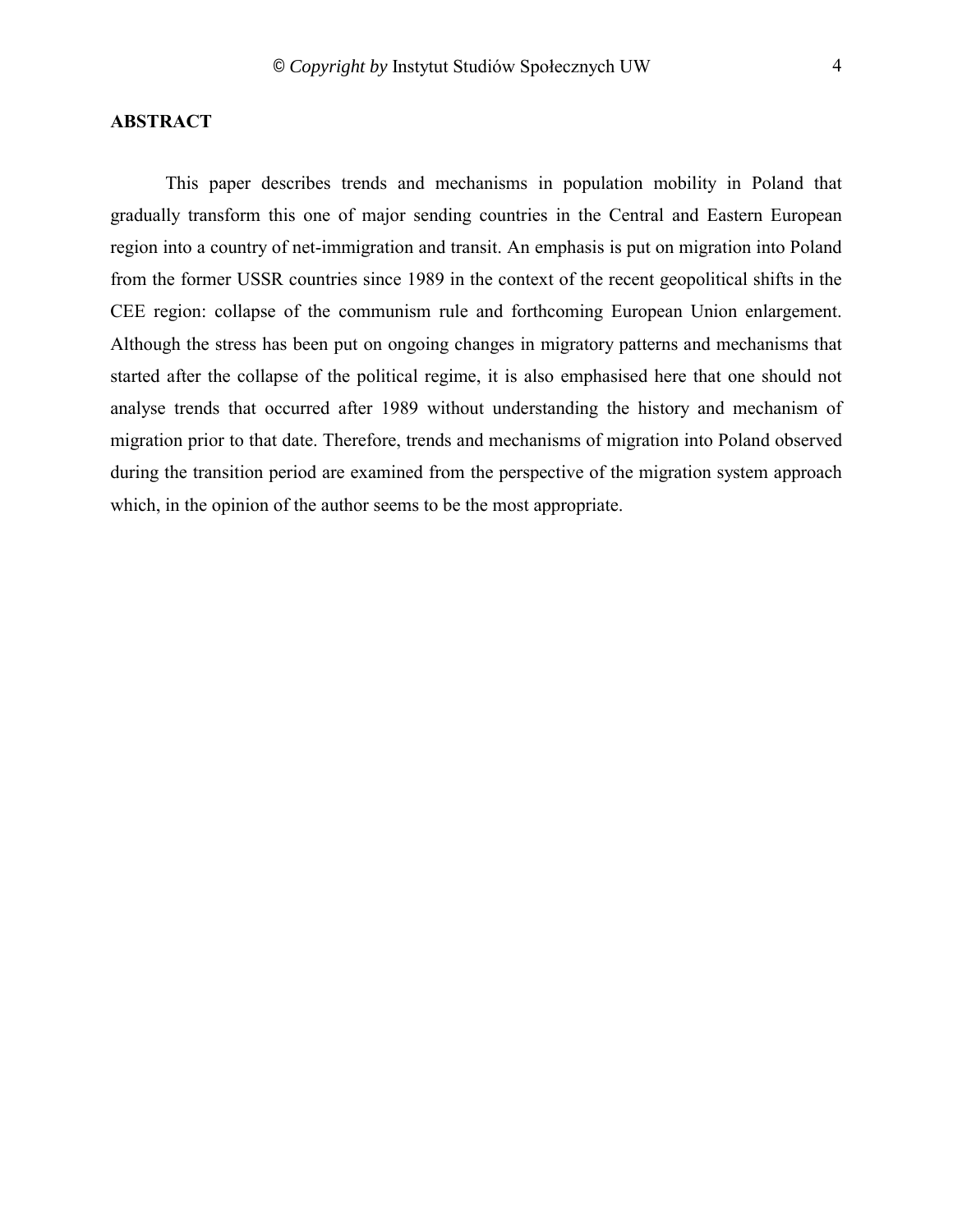#### <span id="page-4-0"></span>**1. INTRODUCTION**

For more than 30 years, immigration has been one of the most advantageous factors and a power behind economic restructuring throughout the world. Western Europe has ceased to be a sending area for overseas destinations and most of its countries have turned into immigrantreceiving areas. 'By the 1980s, even traditional sending countries in southern Europe such as Italy, Spain, and Portugal began to import workers from Africa, Asia and the Middle East. Most of the world's developed countries have become diverse, multiethnic societies, and those that have not reached this stage are moving decisively in that direction' (Massey et al., 1993: 443).

At the end of the 1980s, the transformation of the political and economic structure of the Central and Eastern European region disturbed what had been stable migration trends. Poland is probably the most striking example of a Central European country that is gradually shifting from a major sending area in the region into a country of net-immigration and transit. Although Poland is still a country whose net migration outflow is higher than its influx the gap between emigration and immigration flows is narrowing and new quantitative and qualitative changes such as an increase in the number of foreigners granted residency, the growth of labour migration, the formation of immigrant communities, and the creation of immigrant niches on labour markets  $$ processes that inevitably accompany increased immigration  $-$  has led some policy makers and academics to state that Poland is slowly becoming a net-immigration and transit country (Korcelli, 1991; Salt, 1996; Iglicka and Sword, 1999; Kozlowski, 1999; Hamilton and Iglicka, 2000; Iglicka, 2000) (see figure 1).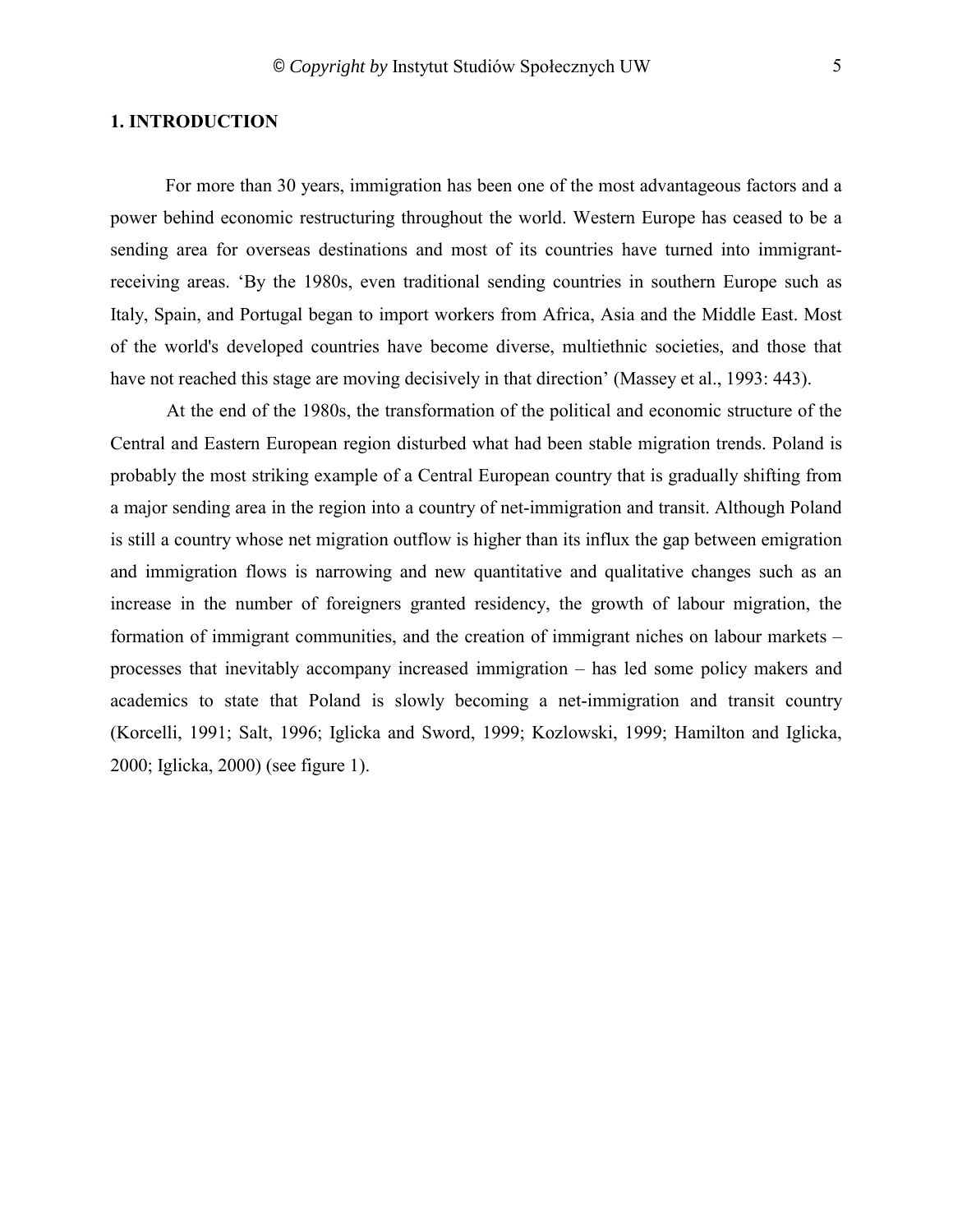

Source: Roczniki Statystyczne (Statistical Yearbooks), various years, Warsaw: Central Statistical Office

Official demographic prognoses confirm this presumption. In all such forecasts Poland will be converted into a country of net-immigration by the year 2006 (Podstawowe informacje o rozwoju demograficznym Polski, 1999).

Since 1989, along with the social, political and economic transformation and the collapse of the Soviet Empire, factors conducive not only to the decline in the human outflow but also to the increase in the inflow into Poland have occurred. Economic globalisation has brought about a dualisation of central European labour markets dividing them into primary and secondary sectors, thereby contributing to the increase in the circulation of people, capital and goods. Both primary and secondary sectors of labour markets are strongly correlated with immigrants in the modern market economies. Whereas however, primary sector is related with the phenomenon of the brain drain in the sending countries, secondary sector depends to a large extend on workers  $$ immigrants who accept the lowest wages and a lack of upward mobility opportunities on the ladder of a social hierarchy. Since the beginning of the 1990s immigrants have been quite visible in both sectors of labour markets in Poland. Thus, as it was already said, Poland, a central European latecomer to the global stage, has slowly begun to convert from being a major sending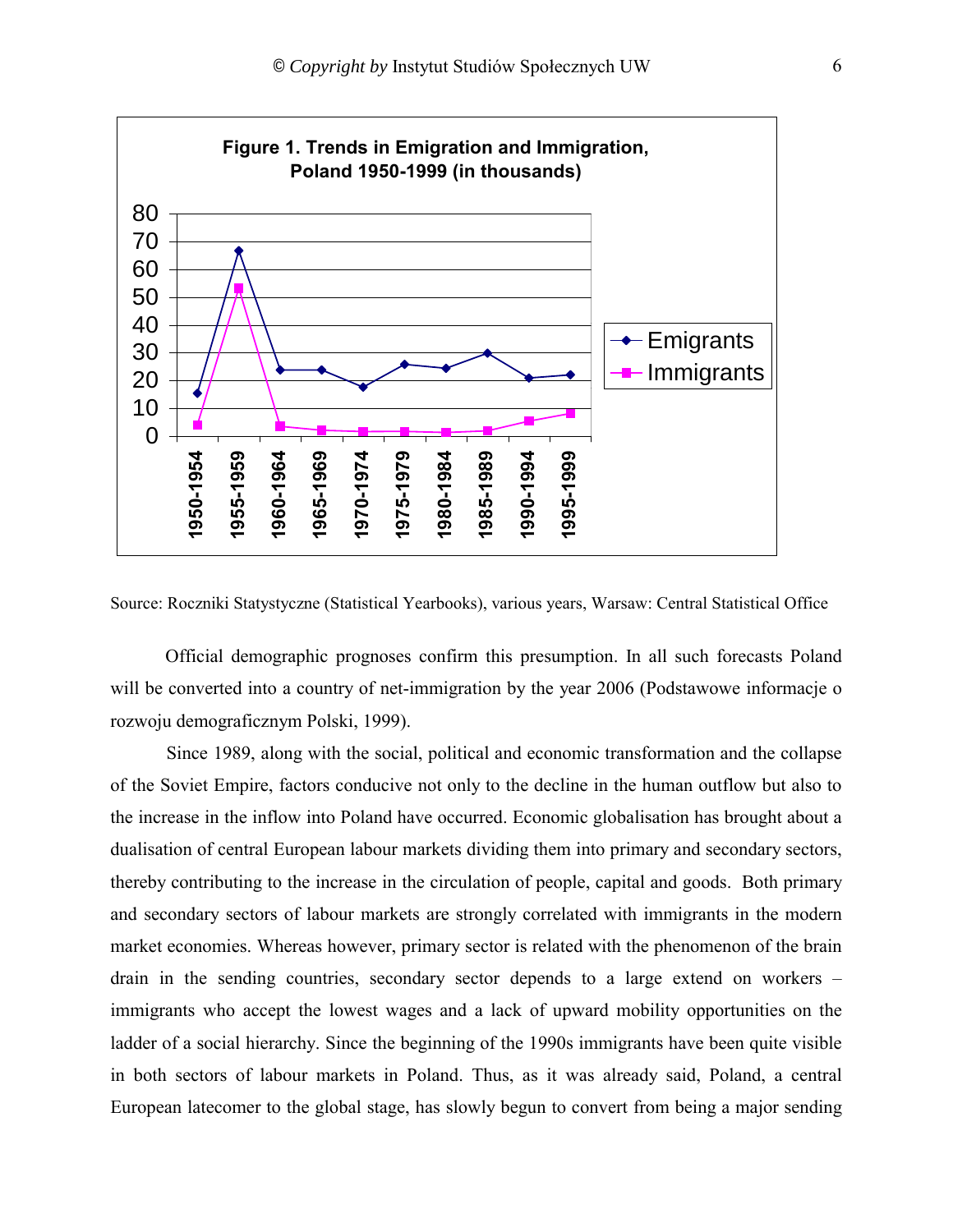country into a country of net-immigration and transit. The conversion is following the patterns that have already been established in other European countries. An inflow from the East and Polish migrants returning from western countries were mainly responsible for this transition (see table 1).

| Country/continent | 1988  | 1989  | 1990           | 1991  | 1992  | 1998  | 1999  |
|-------------------|-------|-------|----------------|-------|-------|-------|-------|
| Europe            | 48.7  | 42.4  | 50.3           | 48.0  | 49.3  | 62.7  | 64.6  |
| -Austria          | 2.6   | 1.3   | 2.2            | 3.1   | 3.0   | 2.6   | 2.6   |
| -Bulgaria         | 3.6   | 2.4   | 1.9            | 2.4   | 1.7   |       |       |
| -France           | 4.8   | 3.9   | 4.2            | 3.4   | 4.3   | 4.5   | 4.6   |
| -Germany**        | 12.7  | 15.0  | 22.2           | 22.2  | 22.0  | 26.3  | 33.1  |
| -Italy            | (a)   | (a)   | (a)            | 2.2   | 2.0   | 2.2   | 3.0   |
| -Sweden           | (a)   | (a)   | (a)            | 2.4   | 2.4   | 1.5   | 1.4   |
| -United Kingdom   | 6.2   | 4.9   | 3.7            | 3.6   | 4.4   | 2.7   | 3.6   |
| -Other            | 18.8  | 14.9  | 15.7           | 8.7   | 9.6   | 5.5   | 1.2   |
| USSR(b)           | 12.5  | 11.0  | 13.9           | 18.0  | 16.7  | 17.4  | 8.1   |
| Africa            | 3.1   | 2.9   | 3.3            | 3.2   | 2.6   | 1.9   | 2.0   |
| North America     | 27.3  | 21.8  | 21.4           | 19.5  | 21.8  | 19.7  | 22.6  |
| -Canada           | 3.1   | 3.2   | 4.3            | 3.7   | 4.7   | 4.7   | 6.0   |
| -United States    | 22.9  | 16.6  | 15.0           | 14.1  | 15.8  | 14.3  | 15.7  |
| -Other            | 1.3   | 1.9   | 2.2            | 1.6   | 1.3   | 0.8   | 0.9   |
| Asia              | 4.4   | 6.8   | 7.7            | 8.0   | 6.4   | 9.2   | 4.5   |
| Australia         | 4.0   | 3.0   | 3.3            | 3.5   | 3.1   | 2.1   | 2.2   |
| Unknown           |       | 0.2   | $\blacksquare$ |       |       | 0.1   |       |
| Total             | 100.0 | 100.0 | 100.0          | 100.0 | 100.0 | 100.0 | 100.0 |

Table 1. Immigrants\* to Poland, by country or continent of origin, 1988-1999 (selected years) (per cent)

\*According to the legal definition in Poland by immigrants are acknowledged those who, after being granted permanent residence permit were registered at any specific address as permanent residents of Poland, and until a given moment did not leave for any other country nor acquire Polish citizenship.

\*\*Mainly Polish returnees who in the past gave up their permanent residence status and therefore according to the legal definition (see above) are acknowledged in statistics as immigrants.

(a) Included in 'Europe', other

(b) and successor states respectively

Source: Roczniki Statystyczne (Statistical Yearbooks), various years, Warsaw: Central Statistical Office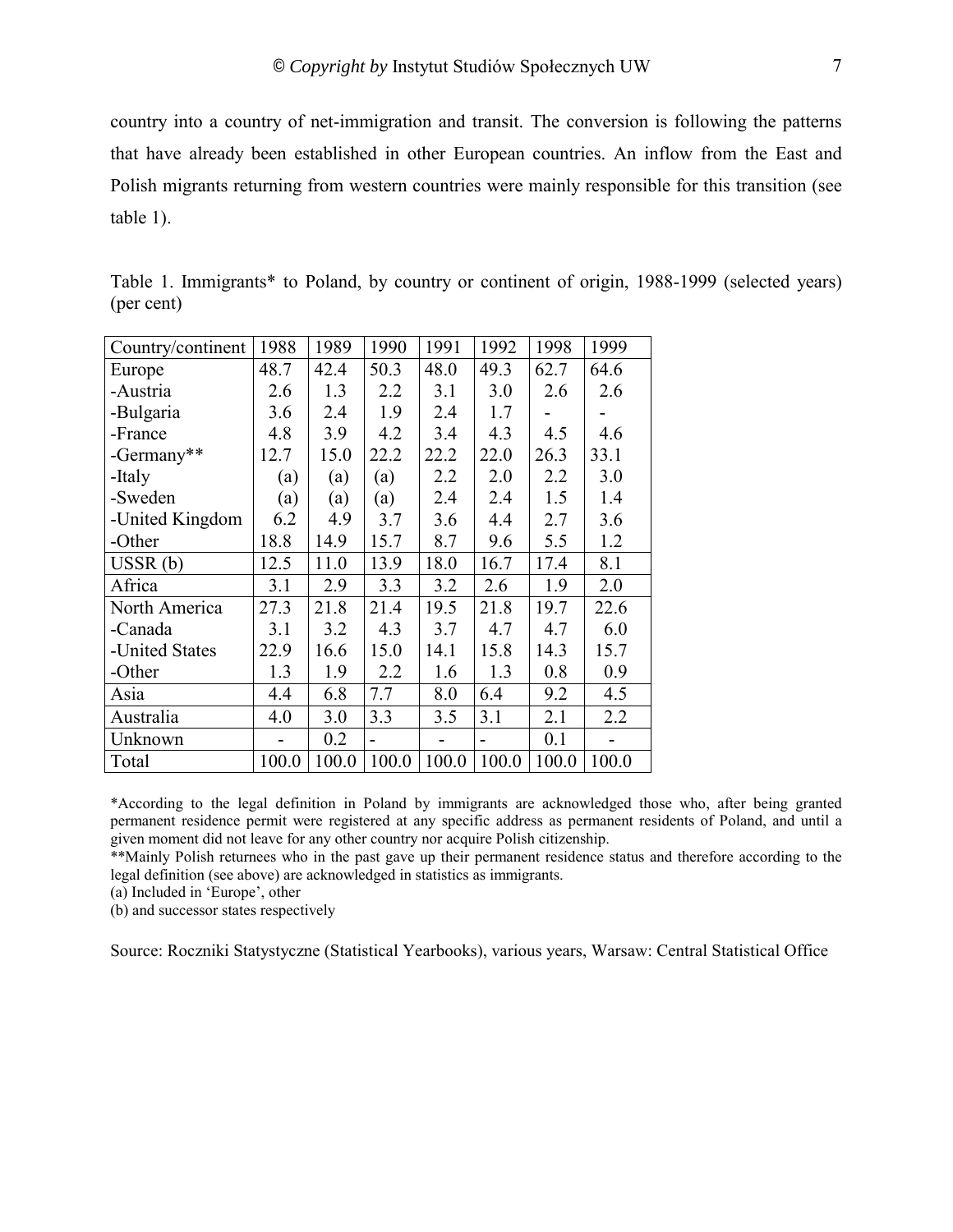The foreign' movement into Poland is predominantly from the East, more specifically from the former USSR countries and Ukraine particularly.

Similarly to the example set by Southern European countries that changed from mass emigration areas into mass immigration regions in the 1980s (King and Rybaczuk, 1993), important factors in Poland have been as follows:

- the ease of entry into Poland by people from the former Soviet Union;
- the geographical, cultural and linguistic proximity between Poland and many of the newly independent countries of the former Soviet Union;
- divergent standards of living between Central Europe and the Commonwealth of Independent States (CIS) and differences in exchange rates and price relations;
- economic restructuring and a dualisation of labour markets with a consequent large grey market for cheap, flexible immigrant labour on the one hand and a need for highly skilled professionals on the other.

Some recent trends in population mobility in the CEE and Poland particularly may be very well explained in my opinion by past trends and migratory dynamics in this region. Therefore an approach to the study of international migration based on the concept of a migration system constituted by a group of countries (located in the same region) that exchange relatively large numbers of migrants among each other seems to be very appropriate here.

Indeed, a statement by Kritz and Zlotnik (1992: 4) that  $\langle$ ...) in studying international migration systems, one has to consider not only the spatial dimension that demarcated all countries in a system, but a time dimension is also essential to capture flow and counter-flow dynamics. Thus, a historical perspective is required  $(\ldots)$  is very true in the case of Poland. Let me therefore consider here briefly recent population movements on the basis of migration systems' approach.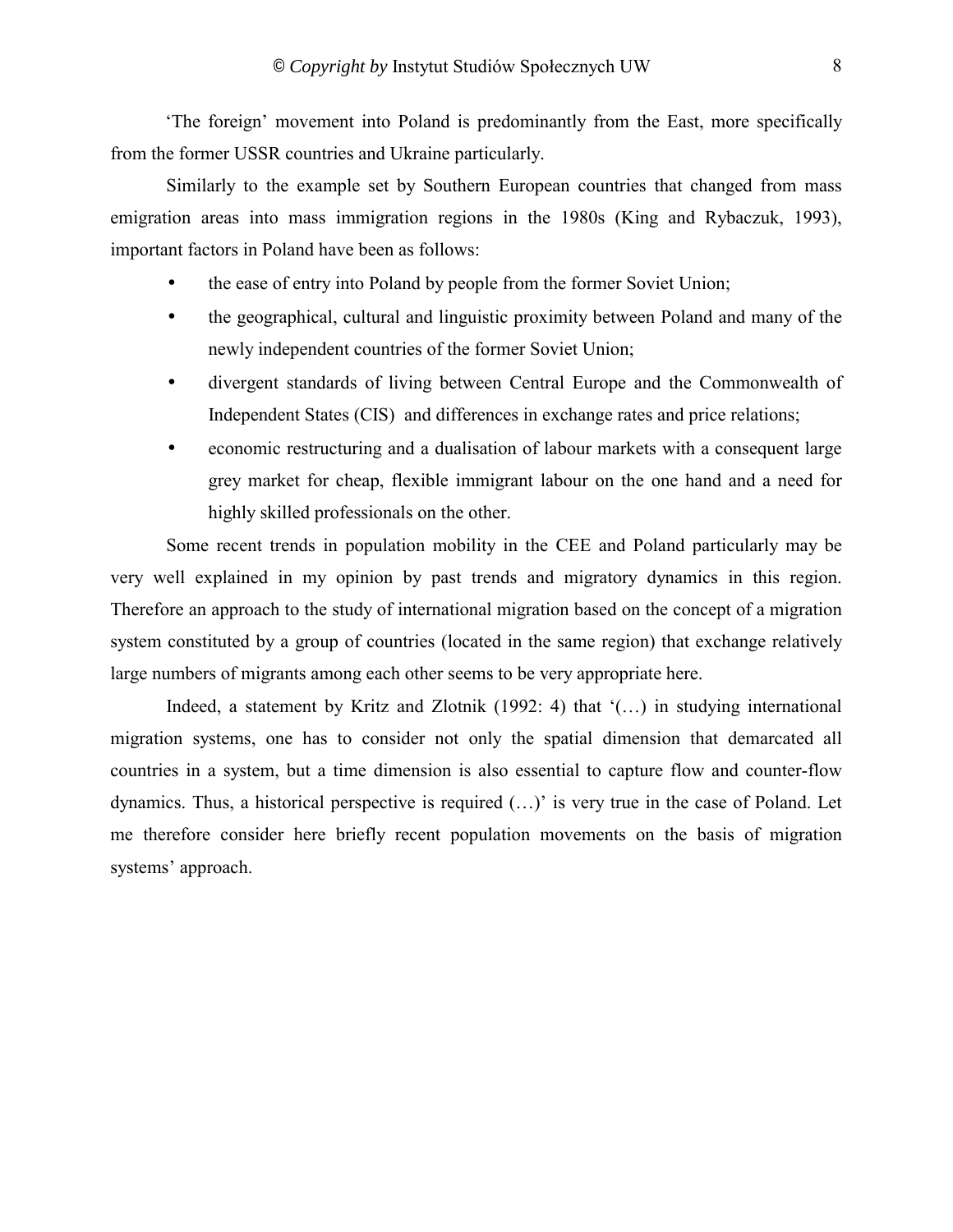#### <span id="page-8-0"></span>**2. POLAND FROM THE MIGRATION SYSTEMíS PERSPECTIVE**

Migration systems can be defined in various ways. The most popular in the literature is a regional approach, a strategy effective inasmuch as geographical proximity is highly correlated with similar cultural and historical backgrounds. Flows of people between the countries belonging to one migratory system occur ëwithin a national context whose policy, economic, technological, and social dimensions are constantly changing, partly in response to the feedback and adjustments that stem from the migration itself. Population exchanges within the system involve not only permanent migrants, labour migration and/or refugees, but also students, military personnel, businesspeople and even tourists since such short-term movements frequently set the conditions for subsequent long-term ones' (Kritz and Zlotnik, 1992: 3). A widely adopted typology of migration system in Europe lists three systems on the continent only. They are as follows:

- the Western European migration system that comprises Switzerland, the small states of Andorra, Liechtenstein, Monaco and San Marino, and all countries of the current European Union with the exception of the United Kingdom and Ireland;
- the United Kingdom and Ireland migration system with its stronger migration ties with countries of the British Commonwealth and Pakistan than with other countries of continental Europe and;
- the Nordic migration system, including such countries as Denmark, Finland, Iceland, Norway and Sweden (Kritz and Zlotnik, 1992: 37-38).

Any attempt to analyse the trends and mechanisms of migration taking place in a wider European setting and referring to a systems approach had, by necessity, to omit the CEE region. Due to restrictive migration policy pursued until 1989 by the states of Central and Eastern Europe (CEE) that shaped both migratory phenomena and knowledge thereof, countries of this region were excluded from the above-mentioned system approach to migration theory-testing. Nevertheless, the Eastern European migration system did exist in practise.

Poland's geographic and political location predestined it to the struggle and interplay between the West and the East, in both historical and cultural perspectives and economic and social contexts. As to relations with the West that shaped Poland's population mobility, German colonisation and hegemony over some part of ethnically or historically Polish territory spanning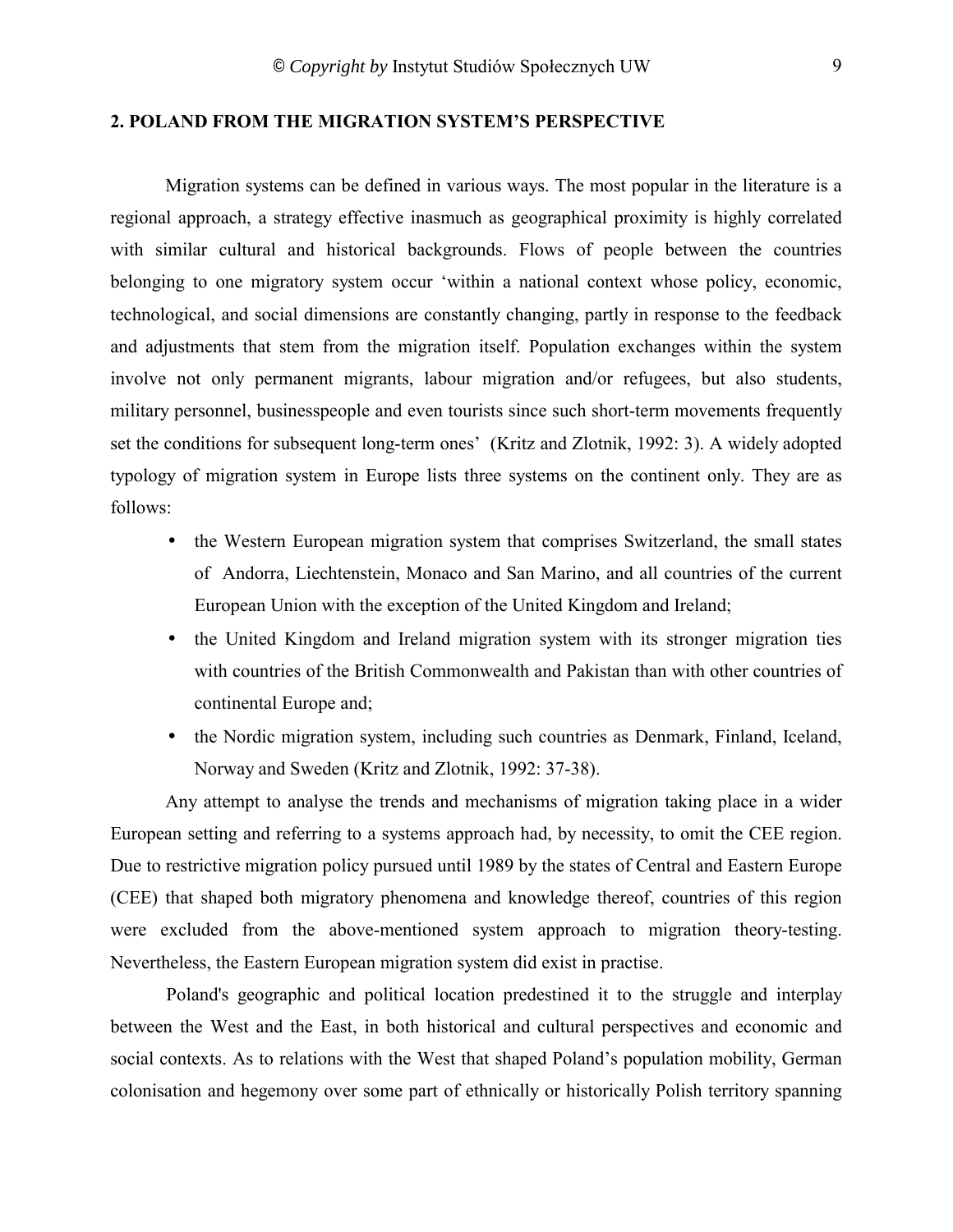many decades obviously had a bearing on ties and relations between the ethnic populations in the region.

From the point of view of post-1945 population outflows, Poland gravitated undoubtedly to the Western European migration system, but it was largely excluded from this system because of the one-way direction of movements. On the other hand, political circumstances pushed Poland into the Eastern European migration system, since flows between the former communist block countries, albeit relatively moderate were mutual and quite diversified. This encompassed tourism, student exchanges, the mobility of migrant workers within the COMECON framework, repatriation processes of selected minorities, military movements, etc. (Okolski, 1997).

Irrespective of the new political regime imposed on Poland in 1945 by the Soviet Union, strong historical and cultural ties between Poland and the "East" indisputably bound (for good and bad) populations in this region. It is enough to mention that in the last pre-war census (1931), there were around 6.5 million people of 'eastern' descent, such as Belarussians, Ukrainians, Lithuanians, Russians, Armenians, Tartars or Karaites of Poland's then-total population of 32 million (Rocznik Statystyczny, 1932). Therefore, Poland's belonging to the Eastern European migration system was not something absolutely unfitting or unfounded.

In contemporary, post Second World War Poland, the Ukrainian ethnic group has been estimated at around 250,000 making it the second (after the German) largest ethnic group. One has however, to remember that the number of Ukrainians right after the Second World War fell dramatically from over five millions in 1931 to mentioned above 250,000 mainly because of the changes to the frontiers. Furthermore in 1947, Polish security forces, unable to destroy the Ukrainian National Guerrilla Movement (UPA) operating since 1943 in south-eastern Poland, dislocated approximately 150,000 Ukrainians and Lemkos to the northern and western territories (formerly part of Germany). This operation was named Akcja Wisla (Vistula Action).

Other 'eastern' ethnic groups in Poland are Belarussians (230,000), Lemkos (60,000), Lithuanians (20,000), Russians (15,000), Armenians (3,000), Tartars (4,000) and Karaites (fewer than 1000) (Kwilecki, 1988). The presence of the Ukrainian group was, in my opinion, a catalyst to the recent wave of settlement or long-term migration from Ukraine to Poland. Therefore it is not surprising that a map of the territorial distribution of Orthodox and Greek Catholic church (a traditional worship of Ukrainians) in the northern and western territories of Poland covers spatial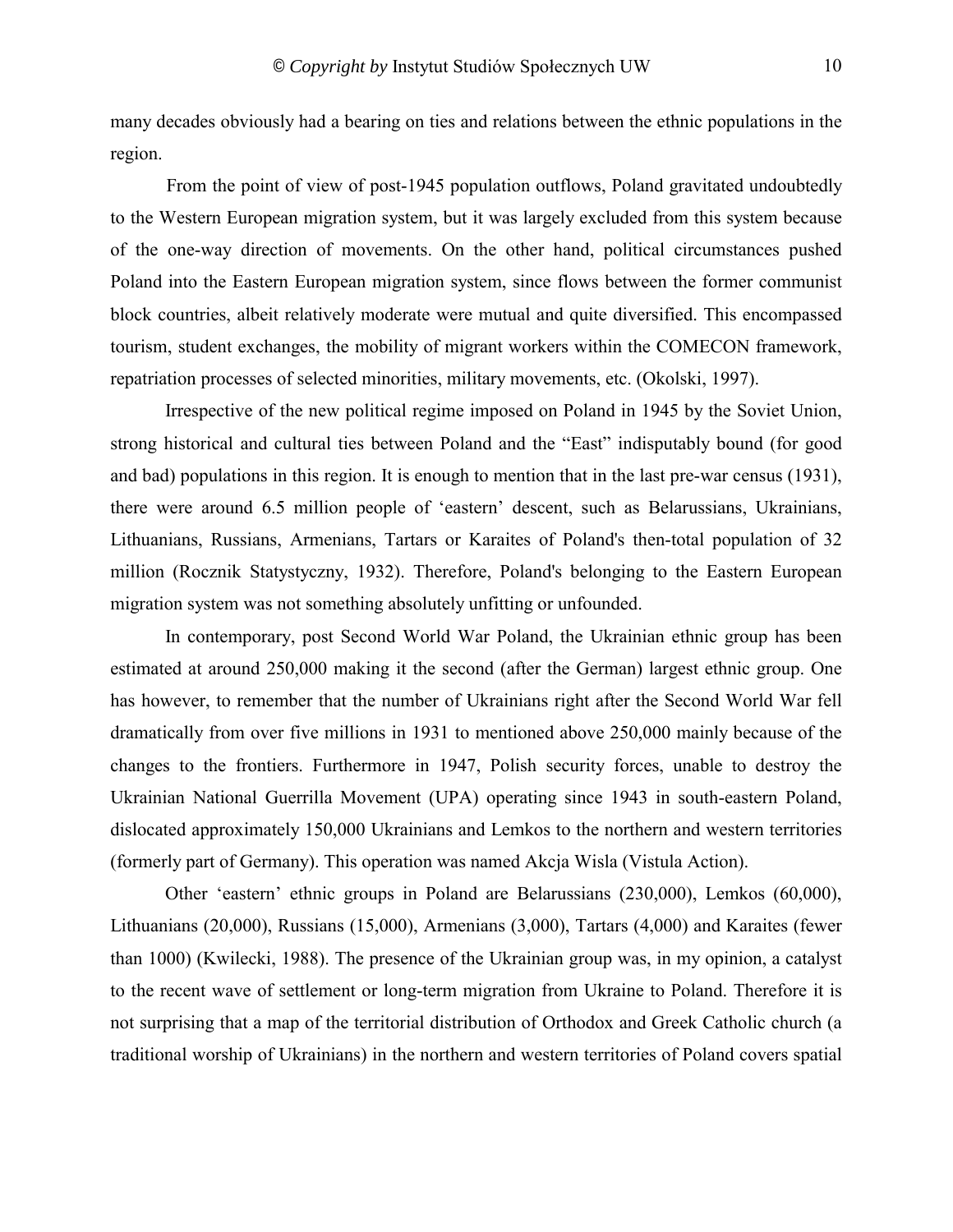distribution of 'new' Ukrainians proving that the network between 'old' and 'new' groups plays an important role in the spatial formation of the latter (Jerczynski, 1999).

Another conducive factor to this immigration is the rather peaceful coexistence of Poles and Ukrainians in post-communist Poland. Therefore, despite an acrimonious history, there were no big hurdles based on the ethnic prejudice towards the 'new' immigration from Ukraine into Poland that has been underway since 1989 (Iglicka, 2001a; Iglicka, 2001b).

In the late 1980s and early 1990s, the opening of CEE borders and the disintegration of the former Soviet Union and Yugoslavia fundamentally changed the pattern of migration in the region. When the Berlin Wall came down in November 1989 there was considerable concern in the West about the prospect of an upsurge in east-west migration. As is now well known, the predicted mass migration westwards did not take place. Nonetheless, approximately 2.5 million people did emigrate to the West from the CEECs and the Commonwealth of Independent States (CIS) during the first half of the 1990s. Some of the migratory movements that have occurred in the CEESs during the 1990s are familiar to the international community. Other migratory flows are new to this region such as the flows of transit migrants and the movement of some immigrants on both East-West and West-East axis – a trend, which no one would have expected a decade ago (Migration in Central and Eastern Europe, 1999: 31).

As mentioned earlier, after the collapse of the communist regime in 1989, Poland, along with other Central European countries, unexpectedly encountered a number of previously unknown (or seldom experienced) population phenomena. Among these were the massive spatial mobility of citizens of the former USSR, labour migration, from both the East and the West, permanent immigration (mainly from the East), formation of new immigrant communities and the return migration of former émigrés.

The number of persons migrating from the CEE region to the West has fallen substantially since the beginning of the 1990s. Some CEECs have themselves become target countries for an increasing number of economic migrants mainly from their eastern neighbours. However, the full extent of this trend is not recorded by official statistics, given that many of the migrants concerned are engaged in trading and working in the informal economy (Migration in Central and Eastern Europe, 1999: 33).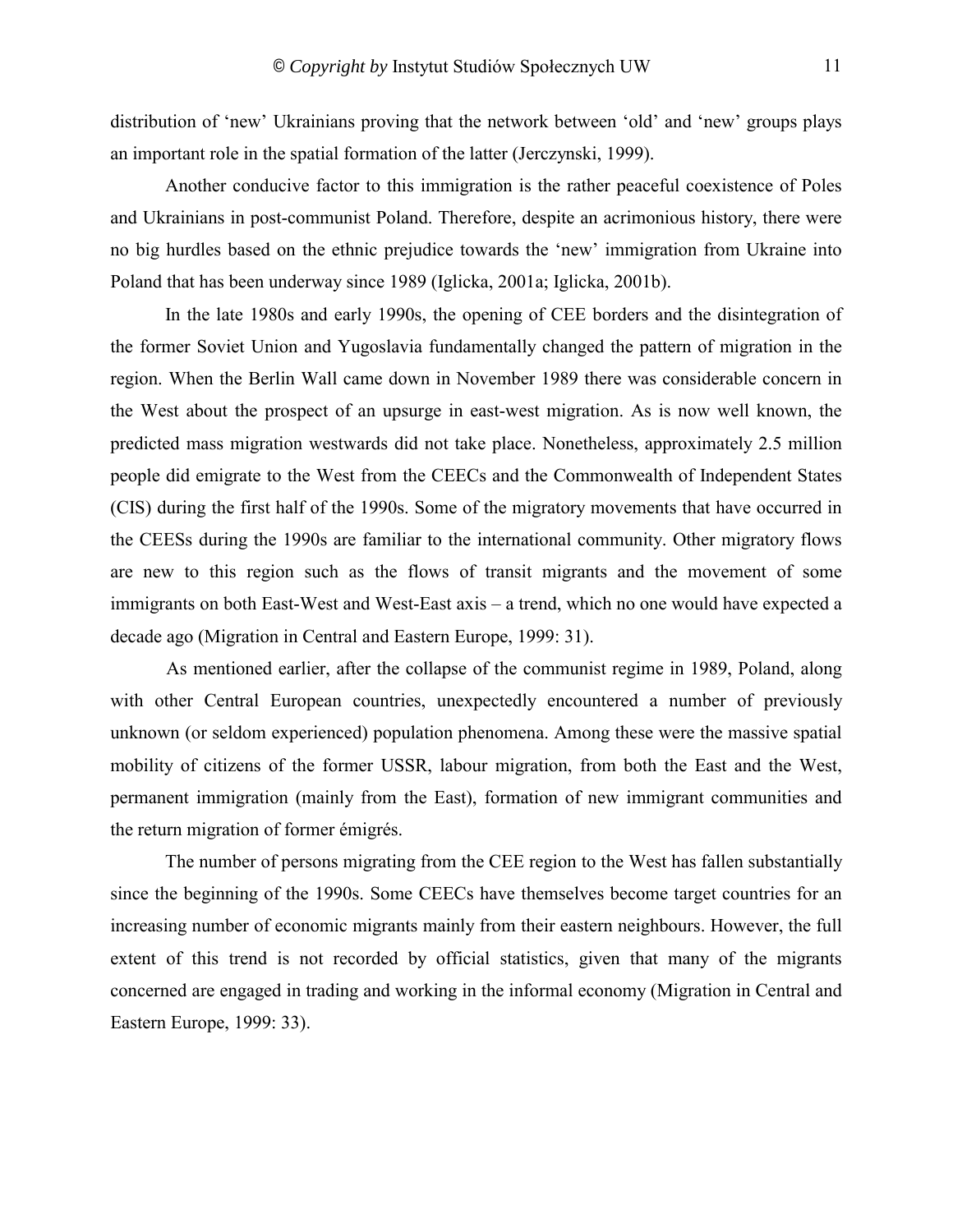<span id="page-11-0"></span>Migratory pressure exerted by newly-mobile Eastern Europeans, its further demographic potentiality and Western Europe's restrictive migration policies<sup>1</sup> were all conducive to the formation of a migration buffer zone in post-communist Central Europe in the 1990s. However, along with forthcoming in the nearest future European enlargement some of the countries of the Central European buffer zone (and Poland among them) will soon be integrated into the Western European migration system. Therefore the zone may represent the beginning of the end for the old, joint Central and Eastern European migration system.

### **3. MIGRATION FLOWS INTO POLAND FROM THE FORMER USSR -CHALLENGES, DILLEMAS AND GOVERNANCE**

In the 1990s two walls, which had divided Europe for several decades after the Second World War ceased to exist. One of those was the boundary between the socialist bloc and the Western Europe. The other, far less often mentioned, was the strictly guarded border between the USSR and Moscow's satellite countries (The Door Ajar: the Eastern Border of the Enlarged EU, 2001). As a result of these changes the most important inflow into post-communist Poland was the brief, mass international movement of citizens of the former Soviet Union. This movement was already termed in the literature as *primitive mobility* (Iglicka, 2001c). By *primitive mobility* I understand a new social phenomenon of people being systematically 'on the move' who often gave up their jobs or positions because shuttling between borders had turned out to be much more profitable for them. This kind of shuttle mobility stemmed largely from differentials in exchange rates and prices between Poland and post-Soviet countries compounded and magnified by a shortage of basic goods in the latter.

However, the new and widespread spatial mobility of citizens of the former Soviet Union was not only a social and demographic blip but, a harbinger of real immigration. At first, Central Europeans, whose countries had become destinations for masses of Eastern Europeans, perceived the *primitive mobility* mainly as a threat. Eventually, that mobility revealed more positive aspects than negative ones. The enormous circulation of visitors from the former Soviet Union who came to Poland to buy products for export and re-export brought such benefits as: an inflow of foreign

 $\overline{a}$ 

<sup>&</sup>lt;sup>1</sup> As a result of the understanding reached by the European Union member countries in 1995, all of the countries of the former Soviet Union (unlike the other non-Soviet former countries of the communist bloc) were put on the 'visarule list' (Iglicka, 2001).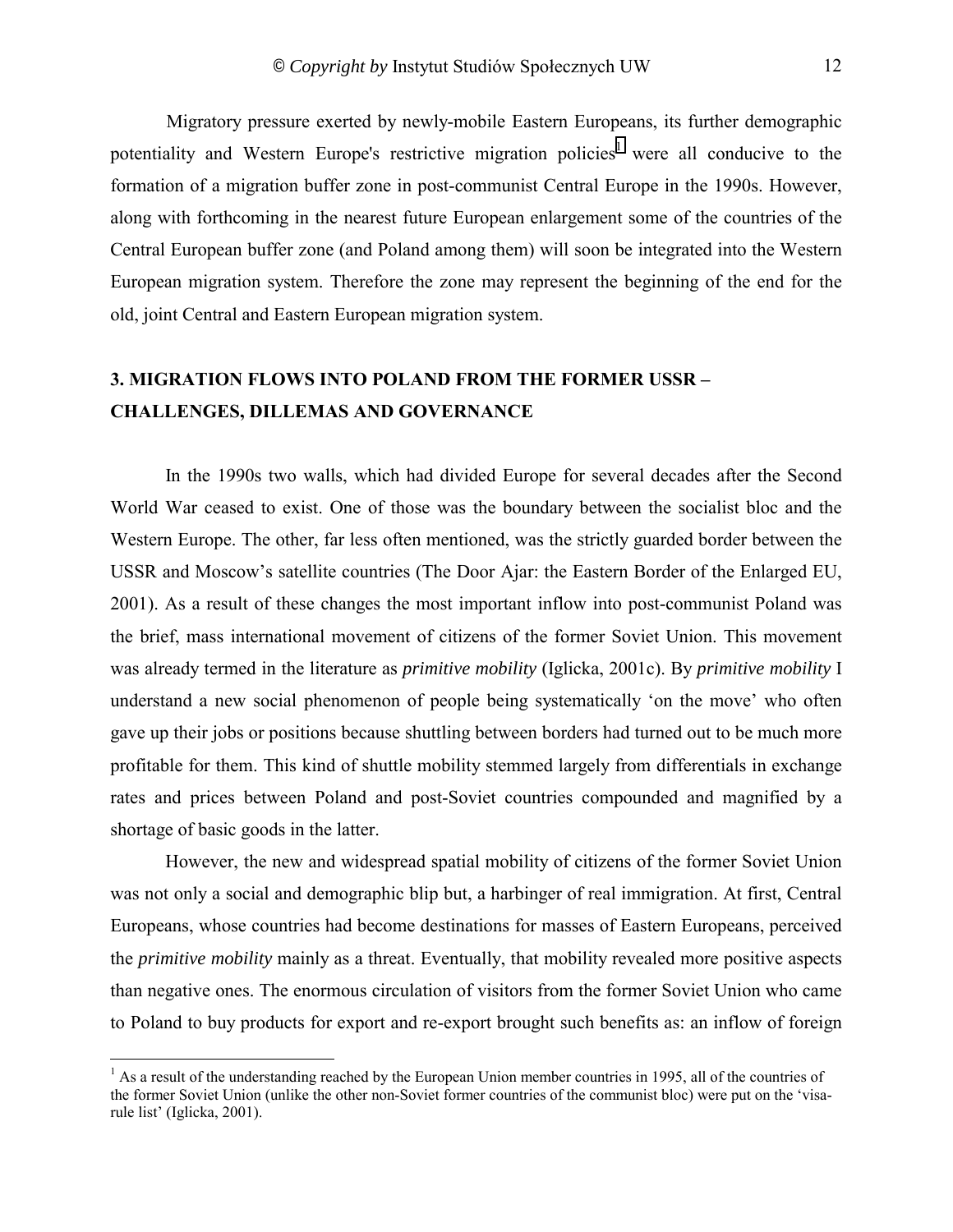currency, partial mitigation of a chronically negative official balance of payments, local economic development in a number of regions, an increase in job opportunities in those regions, enhanced competition on labour markets, etc. (Iglicka, 2001c).

Recently, after a decade of penetration of Polish merchandise and labour markets by petty-traders and seasonal workers from the East, one can observe that many of those people, having come to terms with the restrictions in Western Europe against mobility from the 'East', have started contemplating long-term or permanent residence in Poland. This is especially true for workers and traders who have already established networks in Poland. Migrant networks undoubtedly play a very important role in this.

However, one should also realise that, so far, Polish migration policy has been an important determinant behind the increased mobility and immigration from the East. For example, citizens of the majority of former Soviet Union countries did not need visas to enter Poland until the autumn of the year 2000. A January 1998 attempt to introduce stricter regulations towards movement from the East (mainly to gradually adapt domestic immigration policy to the EU standards in the pre-accession period) caused a heavy lobbying of Polish manufacturers and traders and had to be modified quickly.

It should be recalled at this moment that in January 1998 Polish authorities, complying with commitments arising from the forthcoming EU enlargement, changed the Alien Law (a comprehensive set of laws that regulates, *inter alia,* various activities of the state with relation to migration and entry, exit and residence of foreign nationals in Poland) and, documents for entry to Poland. This immediately affected movement from the major source countries of the former USSR: Belarus, Russia and Ukraine (see figure 2).

Movement from Belarus and Russia (up till 90 days) was based on tourists' vouchers and invitations. Until 1998 these could be bought for a few dollars at kiosks on the eastern border. The stricter policy meant that the Border Guard started to check that the required documents were not false and whether tourists hold the required minimum amount of money. New regulations did not pertain to the movement from Ukraine since it was already based on non-visa agreement signed in June 1996 (Iglicka, 2001a). Therefore the Russian economic crisis in July 1998 and a decrease of ruble parity that had dramatic consequences on Ukrainian economy can explain a rapid decline in arrivals from Ukraine (visible in figure 2) firstly. It may also be explained by the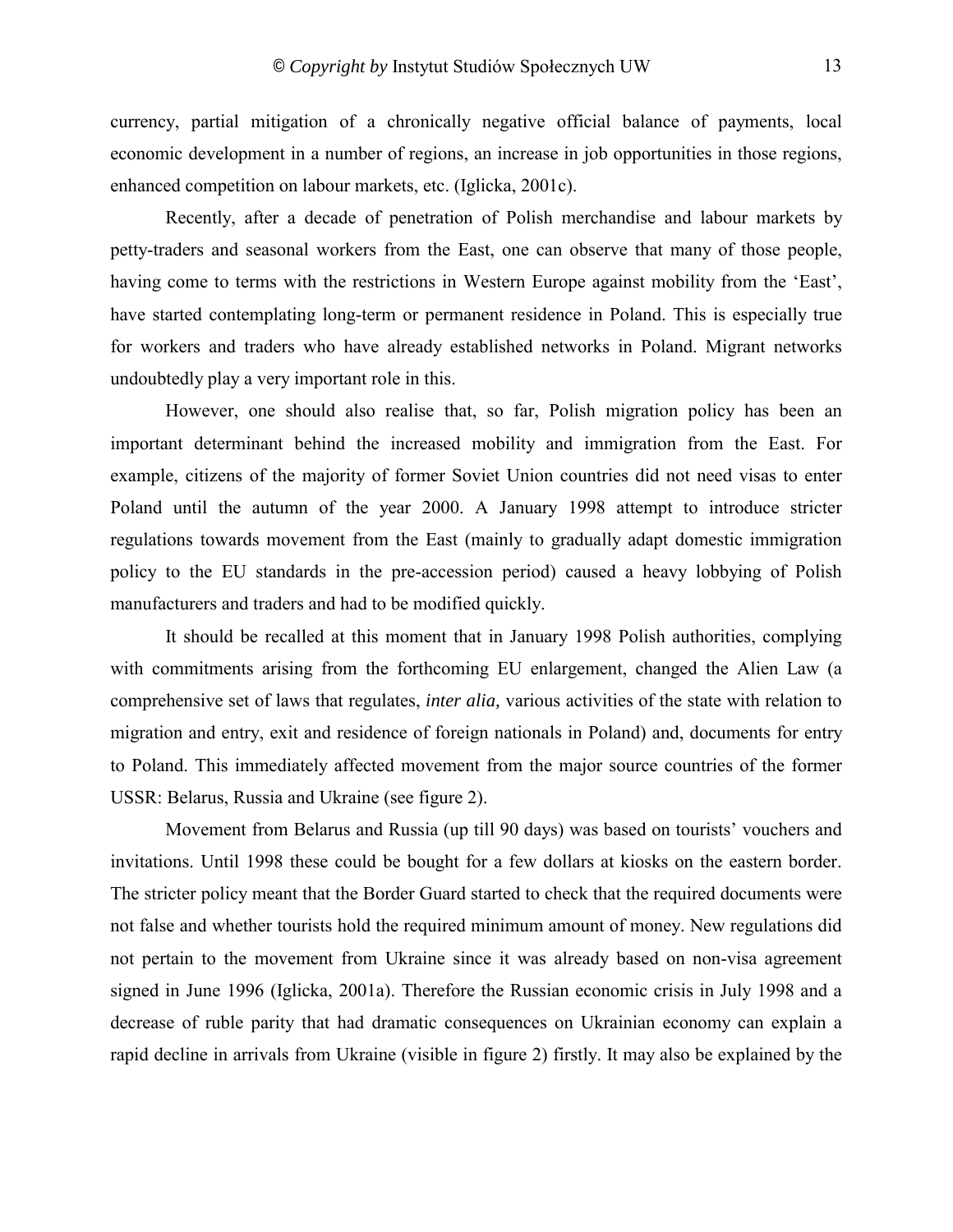fear of strict and unable to pass border control, which embraced all citizens of the former Soviet Union at that time.



Source: Border Guard data

Nevertheless, the slow conversion of some part of the mass international mobility into immigration has been triggered by both strict Western European migration policy towards movements from the former USSR and a Polish attempt to introduce stricter migration policy in 1998. There are a variety of ways whereby this phenomenon has been channelled. The most obvious are by legal procedures leading to permanent residence (see table 2), temporary residence with the permission to work or study (see table 3) or becoming acknowledged as a lawful resident of Poland by marrying a Polish citizen (see table 4) or by becoming a repatriated person.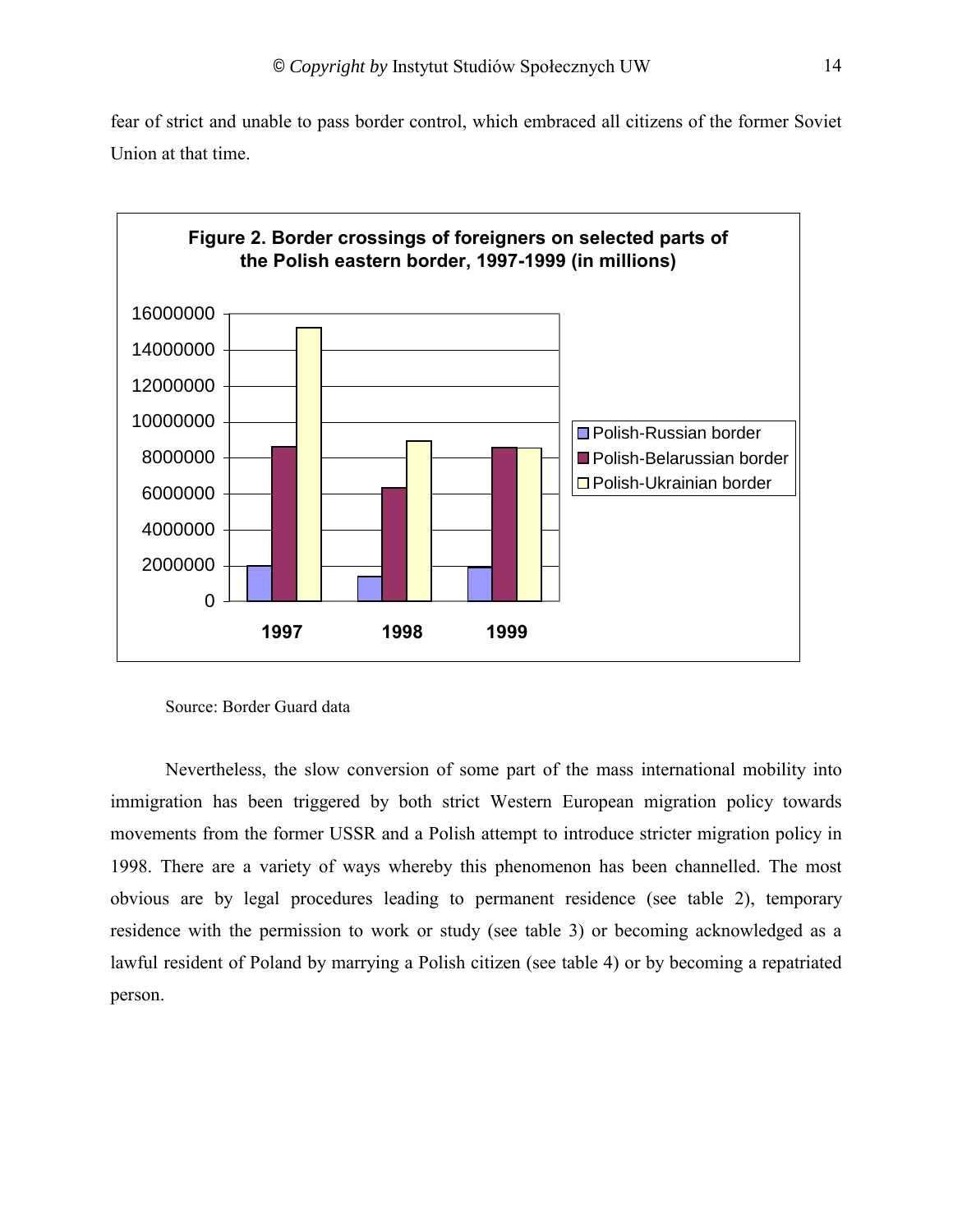| Country                  | 1993  | 1994           | 1995           | 1996           | 1997  |
|--------------------------|-------|----------------|----------------|----------------|-------|
|                          |       |                |                |                |       |
| Ukraine                  | 15    | 21             | 19             | 22             | 23    |
| Russia                   | 11    | 12             | 11             | 10             | 8     |
| <b>Belarus</b>           |       | 6              |                | 7              | 8     |
| Germany                  | 5     | 5              | 6              | 5              | 4     |
| Vietnam                  | 4     | 4              |                | 9              | 8     |
| Kazakhstan**             |       | $\overline{2}$ | 8              | 8              | 15    |
| Lithuania                | 3     | 3              | $\overline{2}$ | 3              | 2     |
| Armenia                  |       | $\overline{2}$ | $\overline{2}$ | $\overline{2}$ | 2     |
| Total (absolute numbers) | 1,964 | 2,457          | 3,051          | 2,844          | 4,056 |

Table 2. Foreigners granted the permanent residence permit (PRP) in Poland according to the most numerous nationalities, 1993-1997\* (per cent).

\*Since 1 January 1998, the former category ëpermanent residence permití has been replaced by two categories: 'permission for settlement' and 'fixed-time residence permit' (for detailed statistics see table 3).

\*\*Ethnic Poles and their family members migrating to Poland on the basis of repatriation resolution issued by Polish government in Summer 1996. It is estimated that at least 100,000 ethnic Poles (able to prove ethnic descent) are in Kazakhstan without ever having planned to be there. They (or their predecessors) had been deported to this region by the Soviet (or Tsarist) authorities and could not (or would not) return or move to Poland. The Polish governmentís resolution on repatriation states that ëpersons who can prove Polish origin and are officially invited by local governments in Poland will receive a repatriation visa and permanent resident status. Immediately upon arrival they will be issued Polish citizenship'. Along with the ethnic Poles arrive their family members who are in a majority not of a Polish descent. So far the repatriation process is regulated by local housing or employment situation but this phenomenon may undoubtedly generate pressure of 'family reunion' oriented migration from the East in the future (Iglicka, 1998).

Source: Poland – Statistical Data on Migration 1994-1998, 1999, Warsaw: Office for Migration and Refugees.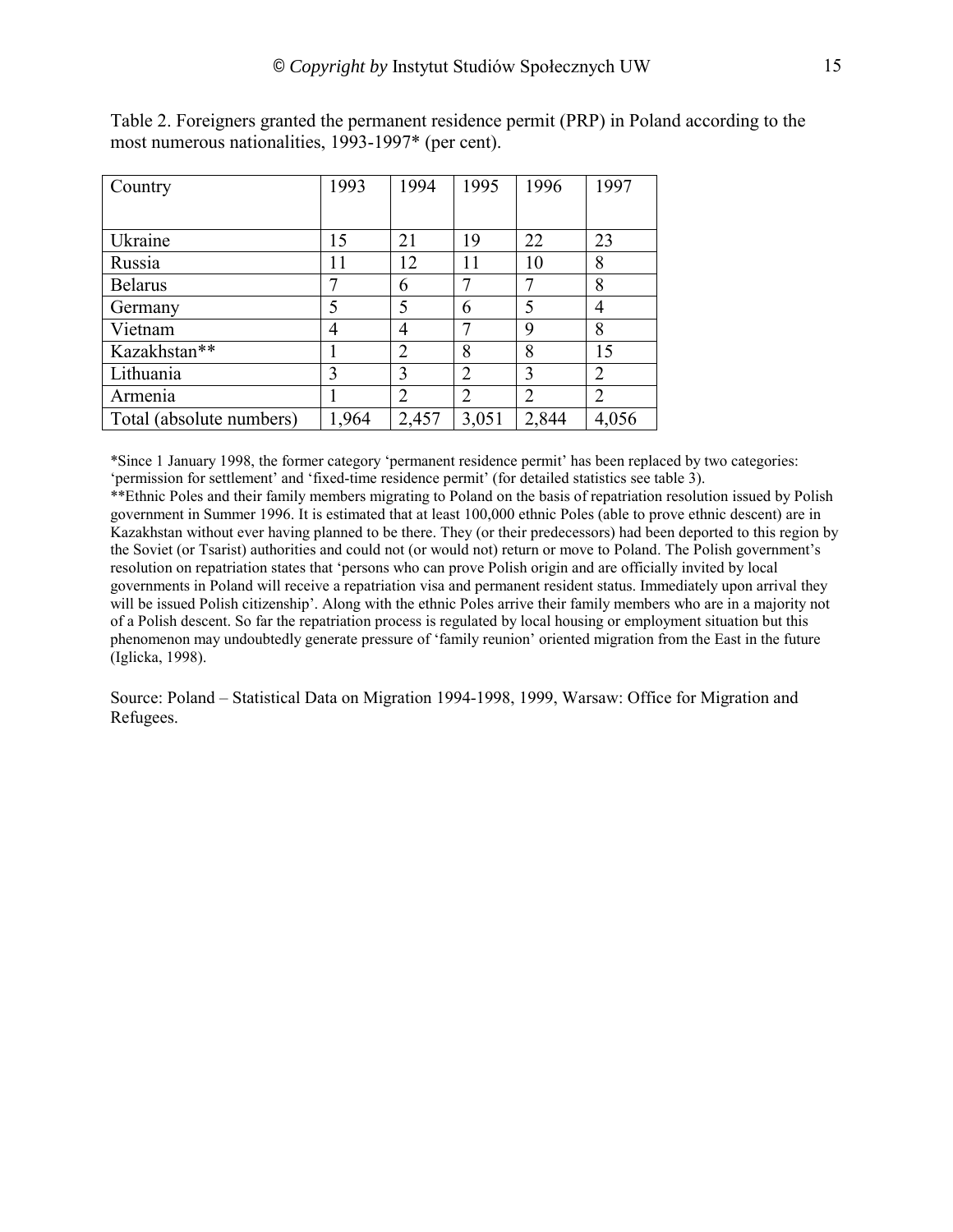| Country        | 1998           |                |                         |                | 1999           |                          |                |                |  |
|----------------|----------------|----------------|-------------------------|----------------|----------------|--------------------------|----------------|----------------|--|
|                | Permission for |                | Permission for          |                | Permission for |                          | Permission for |                |  |
|                | Settlement     |                | fixed-time<br>residence |                | Settlement     |                          | fixed-time     |                |  |
|                |                |                |                         |                |                |                          | residence      |                |  |
|                | Appli-         | Granted*       | Appli-<br>Granted       |                | Appli-         | Granted                  | Appli-         | Granted        |  |
|                | cations        |                | cations                 |                | Cations        |                          | cations        |                |  |
|                |                |                |                         |                |                |                          |                |                |  |
|                |                |                |                         |                |                |                          |                |                |  |
| Ukraine        | 16             | 19             | 16                      | 18             | 16             | 15                       | 16             | 13             |  |
| Russia         | 12             | 9              | 8                       | 8              | 15             | 16                       | 6              | 6              |  |
| <b>Belarus</b> | 5              | 6              | 5                       | 5              | 6              | 6                        | $\overline{4}$ | $\overline{4}$ |  |
| Germany        | 3              | $\overline{3}$ | 3                       | $\overline{4}$ | 3              | 0.2                      | 5              | 4.5            |  |
| Vietnam        | 10             | 8              | 16                      | 15             | 10.4           | 9                        | 8              | 9              |  |
| Kazakhstan**   | 8              | -              | $\overline{2}$          | 1              |                | $\overline{\phantom{a}}$ | $\overline{2}$ | $\overline{2}$ |  |
| Lithuania      | $\overline{2}$ | $\overline{2}$ | 0.1                     | $\mathbf{1}$   | 0.8            | 0.1                      | $\mathbf{1}$   | 1.2            |  |
| Armenia        | $\overline{4}$ | $\overline{2}$ | 8                       | 9              | 7              | 5                        | $\overline{4}$ | $\overline{4}$ |  |
| Total          | 756            | 290            | 9,032                   | 4,849          | 587            | 495                      | 16,049         | 16,709         |  |
| (absolute)     |                |                |                         |                |                |                          |                |                |  |
| numbers)       |                |                |                         |                |                |                          |                |                |  |

Table 3. Foreigners granted the permanent residence permit (PRP) in Poland according to the most numerous nationalities, 1998-1999 (per cent).

\* The number of permission granted in a given year may exceed the number of applications submitted in that year because the former also pertains to the applications submitted in previous year.

\*\* Since 1998 ethnic Poles arriving on the basis on repatriation resolution do not need to apply for a PRP. They apply for a repatriation visa only and after arrival to Poland are granted citizenship automatically.

Source: Department for Migration and Refugee Affairs' statistics, 2000, Warsaw: Ministry of Interior and Administration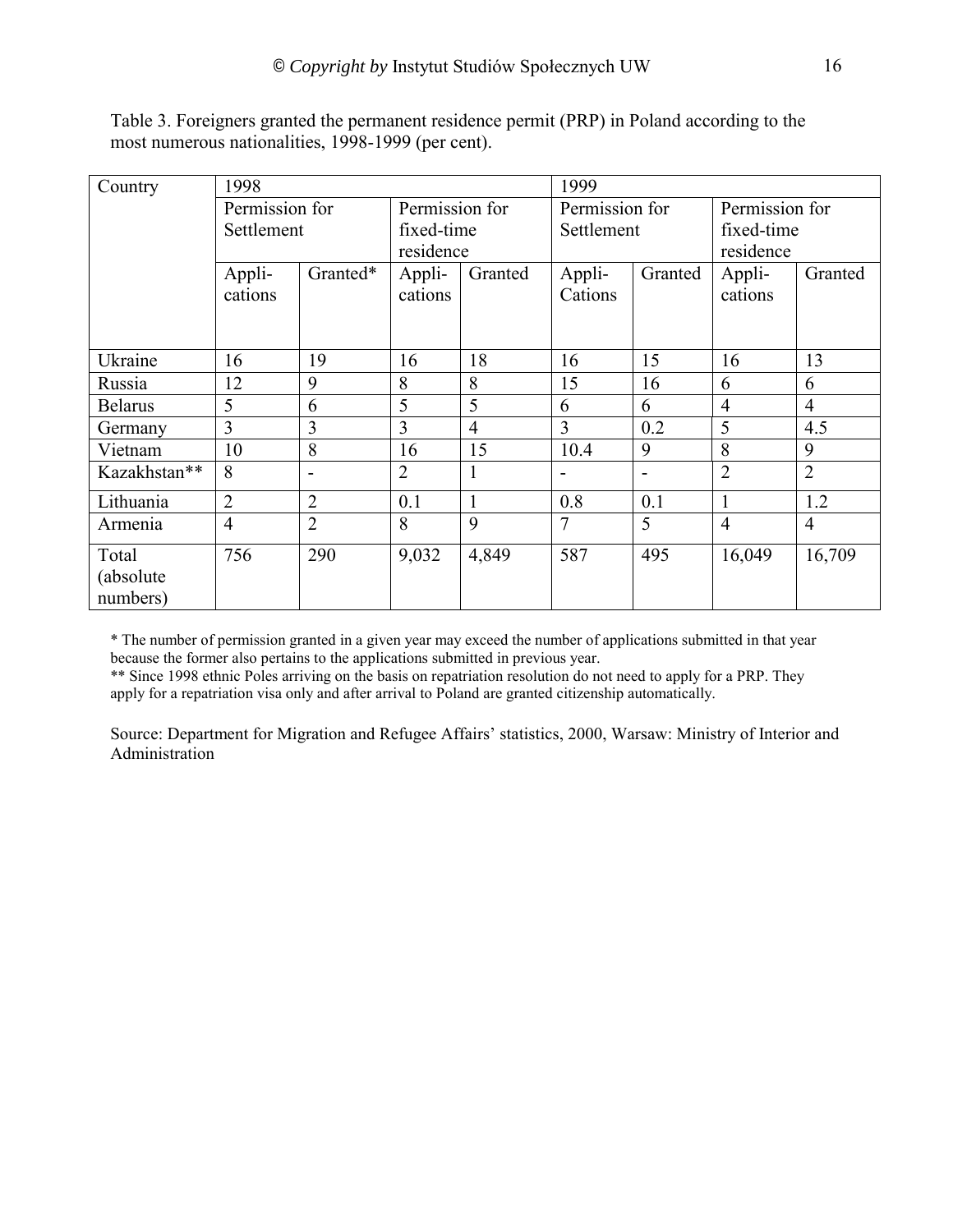| Foreign        | 1990                     | 1995           | 1996 | 1997                     | 1998 | Foreign        | 1990     | 1995                     | 1996                         | 1997 | 1998                     |
|----------------|--------------------------|----------------|------|--------------------------|------|----------------|----------|--------------------------|------------------------------|------|--------------------------|
| Wife           |                          |                |      |                          |      | Husband        |          |                          |                              |      |                          |
| Ukraine        | ۰                        | 331            | 340  | 456                      | 537  | Ukraine        |          | 89                       | 108                          | 106  | 119                      |
| Russia         | ۰                        | 119            | 151  | 127                      | 142  | Russia         |          | 51                       | 38                           | 38   | 46                       |
| <b>Belarus</b> | $\blacksquare$           | 95             | 104  | 122                      | 124  | <b>Belarus</b> |          | 18                       | 21                           | 26   | 35                       |
| Lithuania      | ۳                        | 41             | 40   | 33                       | 41   | Lithuania      |          | 8                        | 15                           | 15   | 15                       |
| Armenia        | $\blacksquare$           | 27             | 28   | 42                       | 53   | Armenia        |          | 44                       | 64                           | 75   | 140                      |
| Latvia         | $\overline{\phantom{0}}$ | 6              | 10   | 9                        | 10   | Latvia         |          | $\overline{\phantom{0}}$ | $\blacksquare$               |      |                          |
| Kazakhstan     |                          | 13             | 11   | 10                       | 23   | Kazakhstan     |          | $\overline{\phantom{0}}$ | $\qquad \qquad \blacksquare$ | -    | $\overline{\phantom{0}}$ |
| <b>USSR</b>    | 255                      | $\blacksquare$ |      | $\overline{\phantom{0}}$ | -    | <b>USSR</b>    | 210      | $\overline{\phantom{0}}$ |                              |      | $\overline{\phantom{0}}$ |
| Germany        | 370                      | 61             | 63   | 53                       | 74   | Germany        | 1494     | 748                      | 698                          | 649  | 632                      |
| Vietnam        | $\blacksquare$           | 15             | 42   | 110                      | 310  | Vietnam        |          | 45                       | 79                           | 152  | 251                      |
| <b>USA</b>     | 88                       | 46             | 33   | 39                       | 22   | <b>USA</b>     | 263      | 185                      | 138                          | 126  | 99                       |
| United         | 14                       |                |      |                          |      | United         | 44       | 100                      | 92                           | 98   | 124                      |
| Kingdom        |                          |                |      |                          |      | Kingdom        |          |                          |                              |      |                          |
| Canada         | $\blacksquare$           | 17             | 15   | 7                        | 15   | Canada         | $\theta$ | 46                       | 43                           | 30   | 46                       |
| Others         | 184                      | 149            | 140  |                          |      | Others*        | 1318     | 986                      | 881                          | 891  | 921                      |
| Total          | 911                      | 920            | 977  | 1166                     | 1541 | Total          | 3329     | 2320                     | 2177                         | 2206 | 2428                     |

Table 4. Mixed marriages, 1990-1998 (selected years).

\*Mainly Western European countries

Source: Roczniki Statystyczne (Statistical Yearbooks), various years, Warsaw: Central Statistical Office

All data from placed above tables, shows indisputably that legal migration from Poland is mainly from the former Soviet Union countries, with Ukraine on the first place.

As it is seen from the figure 1 until 1989, the number of immigrants who officially reported the establishment of their permanent residence in Poland oscillated between roughly 1,000 and 1,500 annually. At the end of 1990s that number reached nearly 10,000 and there were no fewer than 40,000 legal resident aliens believed to be living in Poland by the end of 1999 (Ministry of the Interior and Administration data, 2000).

People from the former Soviet Union countries, mainly Ukraine, Russia, Belarus and Armenia constitute about 40 per cent of this number. A very interesting trend pertains to immigrants from Armenia. It is the only nationality among other nationalities of the former USSR where men predominate over women among both permanent resident permits' holders and temporary residents as well. The flow from Armenia is a result of a war and unstable political and ethnic situation in the Caucasus. Armenians arrive into Poland mainly as political refugees. Some others however, try to enter Poland illegally. On the total number of decisions on expulsion of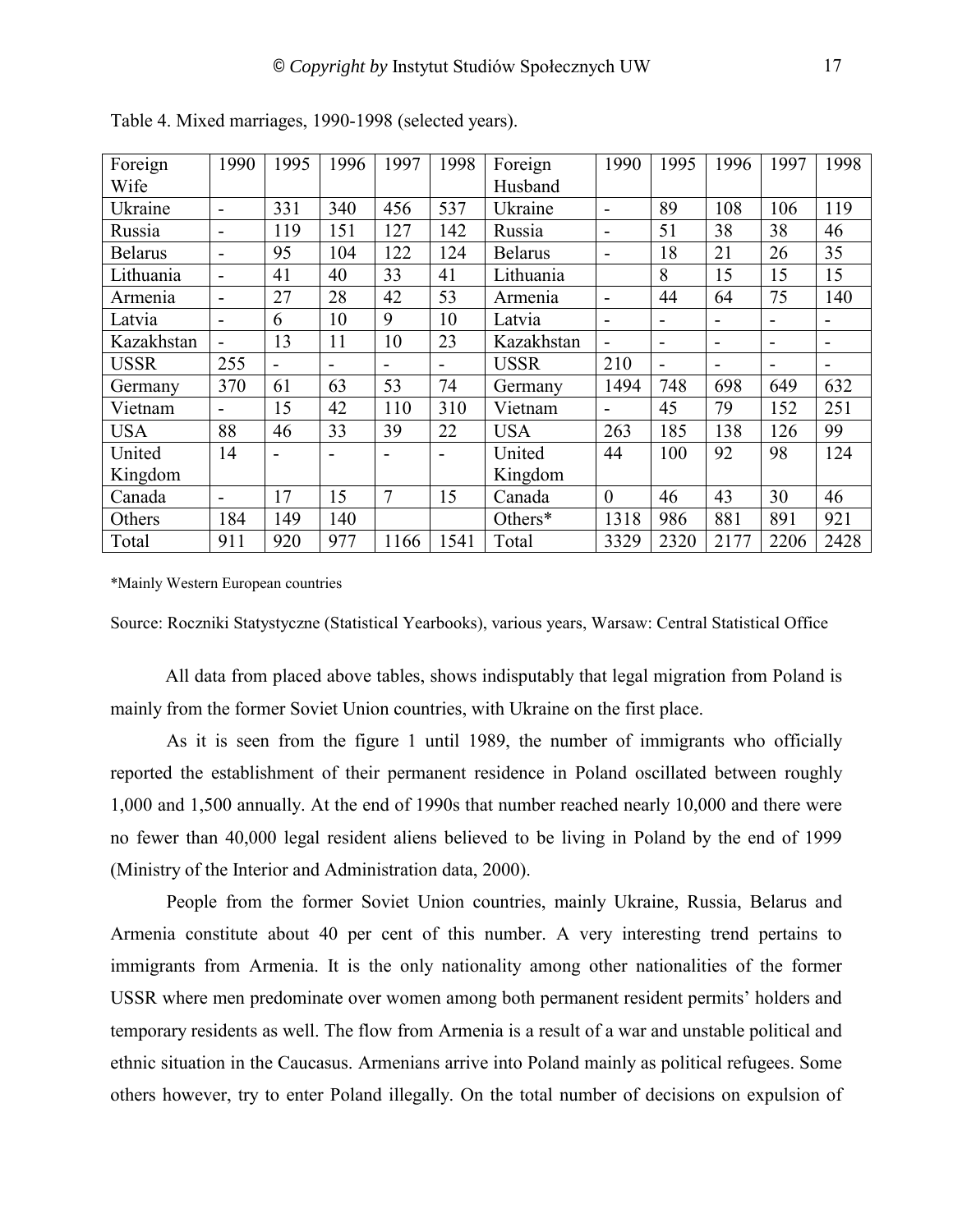foreigners amounting to 31,781 in the period 1994-1999 the number of Armenians - 3,090 constituted the third largest group of expelled foreigners (after Ukrainians - 7,140 and Romanians - 4,697). To protect itself against the massive and unexpected flux from Armenia Poland introduced visas for this country as early as in 1994.

On the other hand, irregular migrants are here in even greater numbers. According to the estimates by the Polish Ministry of Labour and Social Policy each year 100,000 to 150,000 foreigners, majority of which from the former USSR, undertake illegal jobs in Poland. As yet the numbers are not large relative to the size of local population; however, in my opinion, this is the beginning of an inevitable process and rapidly increasing trends are the best indicators of forthcoming changes in population movements (Iglicka, 2001b).

The EU accession of central European states such as Poland, Hungary or Slovakia incurs the disappearance of *the area of free flow of people.* EU candidate countries are required to adopt the Schengen *acquis*, which involves, among others, the enforcement of visas for citizens of Eastern European countries.

The enlargement of the EU, which is to take place during the years to come, will contribute to the formation of a new border in the eastern part of the continent, that between the united Europe and the states which remain outside of it. The eastern frontier of the united Europe will be shifted several hundreds kilometres to the East, to the River Bug. In the future it will remain one of the few points at which it will be possible to control human spatial mobility on the east-west axis. For decades to follow, the border is likely to remain unchanged. It should be of high priority for the United Europe to convert a border on the Bug River into a frontier on St Lawrence River, that is into a frontier between the two co-operating, equal regions and economies rather then into a European border on Rio Grande<sup>2</sup>.

The process of implementation of the Schengen system has already begun. All of the EU candidate countries declare the adoption of the Schengen *acquis*. For Central European countries, EU accession is a priority case, and hence they are loath to further complicate the complex negotiations by positing conditions in this area. The Czech Republic and Slovakia have already introduced visas for citizens of the Ukraine and Russia. Poland introduced visas for Azerbaijan, Georgia, Kyrgyz Republic, Tajikistan, Turkmenistan, Kazakhstan, and Moldova in Autumn 2000

 $\overline{a}$ 

 $2^2$  St. Lawrence River is a border river between the USA and Canada whereas Rio Grande River divides rich, successful North American world from Mexican poverty.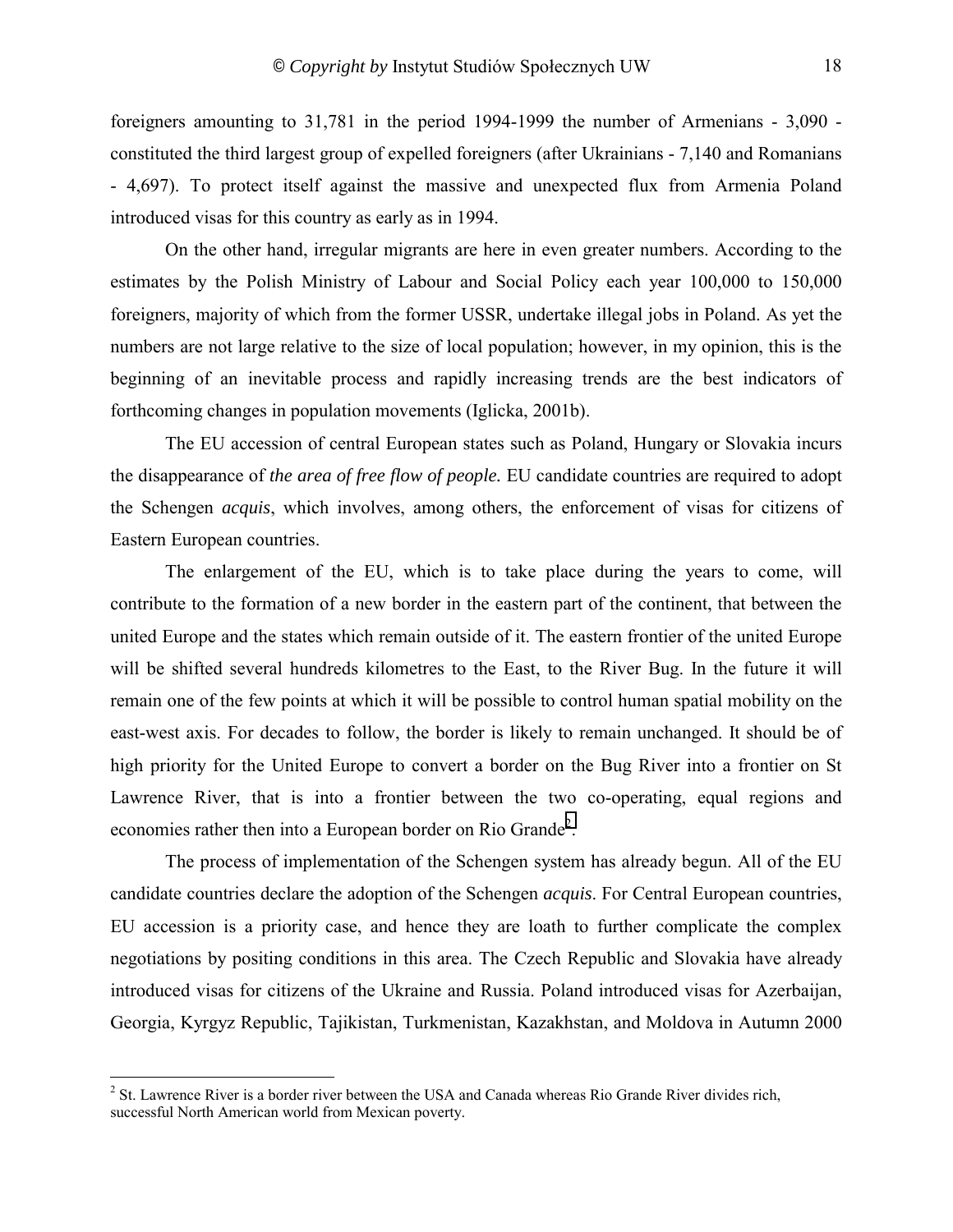and plans to introduce visas for Russia and Belarus by the mid-2002. Having acknowledged Ukraine as a strategic and most important country in Polish foreign-eastern policy Polish government decided to introduce visas for Ukrainians on the very last possible date before Poland's EU accession (The Door Ajar: the Eastern Border of the Enlarged EU, 2001). One should however, remember that contrary to the popular point of view, the enforcement of visas will not create any barriers for organised crime, but it has potential of becoming an insurmountable barrier for thousands of ordinary citizens.

Furthermore, although border controls and restrictive policies obviously reduce the flow of immigrants to less than what it would otherwise be, one should remember that all borders remain permeable to some extent. Undocumented migrants are trafficked or arrive independently and get work in grey economic spheres; other migrants enter through legal exceptions made to otherwise restrictive policies for humanitarian reasons (family reunification, political asylum, natural disasters, temporary refuge, etc). Still others extend their stay, either legally or illegally. In all cases, the size of the actual inflow exceeds that specified by migration policy or that considered necessary by officials and for the public (Arango, 1998).

In some ways, this state of affairs is highly functional and even adaptive: demand for labour is met by undocumented migrants, 'temporary' workers, and legal immigrants able to overcome the barriers, thereby keeping employers happy, while the government is not perceived as encouraging or promoting immigration, thus avoiding a political backlash. Whether the contemporary nature of immigration is functional or not, the key point is that the dialectics are not so much between the forces of push and pull as between the push and 'the intervening factors' as described by Lee (1966) (Arango, 1998: 14).

The introduction of the visa regime for former USSR countries by candidates countries, and an improvement in border control will reduce the number of illegal entries and as a consequence, may also reduce the number of refugee claims (Iglicka, 2001a). However, we shall not forget that the processes of globalisation of migration and globalisation of central European labour markets have already begun and there is no reason to believe that migratory trends into Poland will be stabilised or diverted in the near future. The history of world migratory movements strikingly proves that when an immigration stream begins it displays a strong tendency to continue and it can not be simply restrain by 'visas' wall'.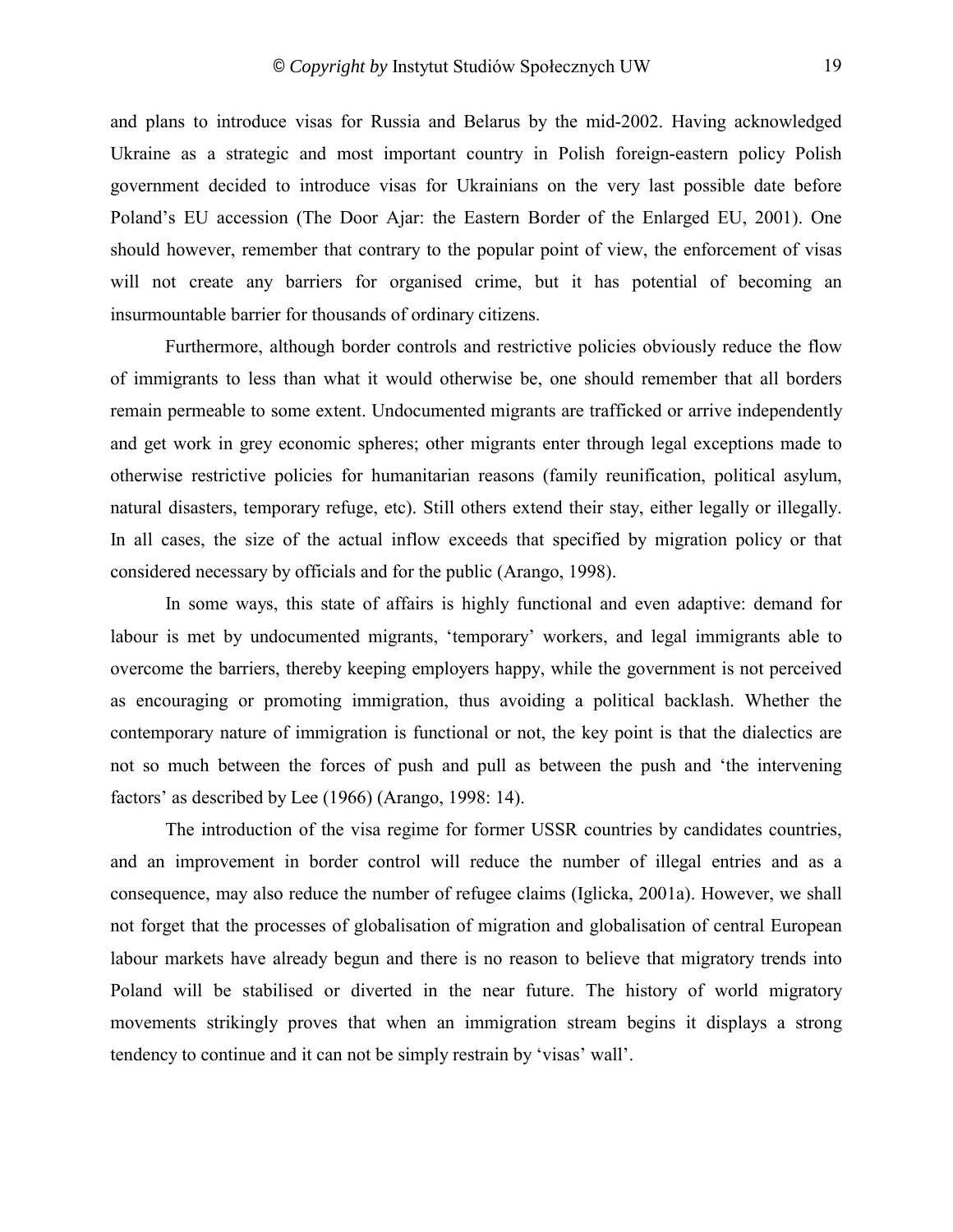#### <span id="page-19-0"></span>**4. CONCLUSIONS**

The dynamic relationship between the geopolitical shift and emerging migratory patterns and processes proved to be of extreme importance in post-Second World War Poland. Its geographic and political situation predestined this country to struggle literally between the West and the East. Due to the massive westward outflow (and to Germany in particular), Poland undoubtedly gravitated towards the Western European migration system. However, the unidirectional nature of this movement precluded its membership therein. On the other hand, political situation after 1945 forced Poland into the Eastern European migration system. Within this system, moderate but mutual and quite diverse population flows were entirely regulated by state apparatuses. Since 1989, along with the social, political and economic transformation and the collapse of the Soviet Empire, factors conducive not only to the decline in the human outflow but also to the increase in the inflow into Poland both from the West and from the East have occurred. Additionally, economic globalisation and the introduction of a market economy and of capital-intensive production and technologies into the Central and Eastern European region after the collapse of European communism disrupted existing social and economic trends and brought about a widespread human movement. This international human traffic has brought two fundamental changes:

- the slow transformation of Poland from one of the biggest sending countries in the CEE region into a country of net-immigration and transit;
- the slow conversion of Poland from a country belonging to the Central and Eastern European migration system into a country that soon may belong simultaneously to two systems: Western European and Central and Eastern European.

Furthermore, forthcoming EU enlargement and more specifically signing by Poland Schengen agreement will probably cause a third change, namely:

• erosion of the Central and Eastern European migration system, possibly leading to its future disintegration.

Indeed, further analysis of population trends in this part of Europe is an alluring prospect for researchers.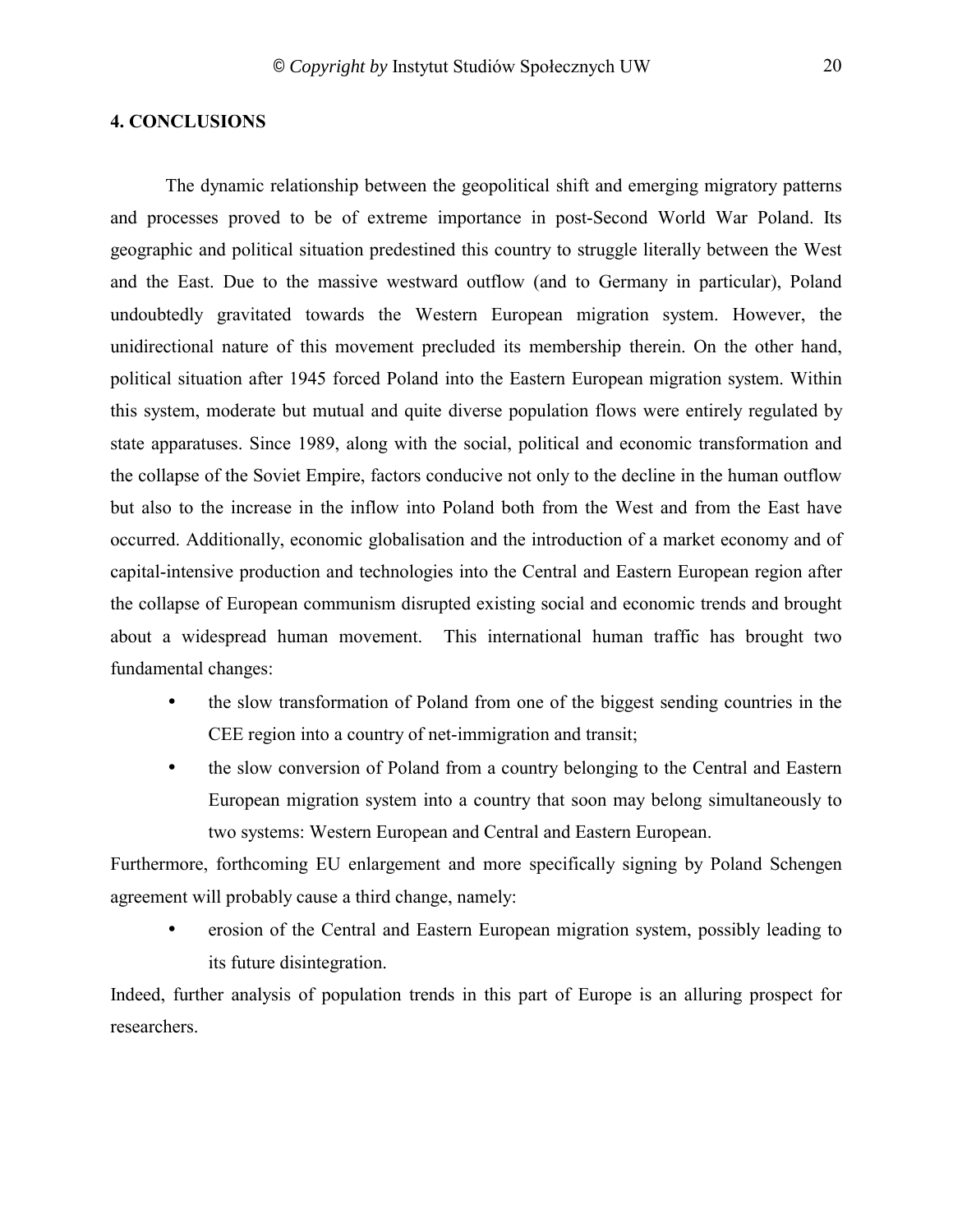#### <span id="page-20-0"></span>**REFERENCES**

Arango J., 1998. "New Migrations, New Theories", in: D.S. Massey, J. Arango, G. Hugo,

A. Kouaouci, A. Pellegrino and J.E. Taylor (eds.), *Worlds in Motion*, Oxford: Clarendon Press. *Border Guard data* 

*Department for Migration and Refugee Affairs' Statistics*, 2000. Warsaw: Ministry of Interior and Administration

Iglicka K., 1998. "Are They Fellow Country-Men or Not? The Migration of Ethnic Poles from Kazakhstan to Polandî, *International Migration Review*, vol. 32, no. 4, pp. 995-1015.

Iglicka K. and Sword K. (eds.), 1999. *The Challenge of East-West Migration for Poland*, London and New York: Macmillan, St. Martin's.

Iglicka K., 2000. "Mechanisms of migration from Poland before and during the transition periodî, *Journal of Ethnic and Migration Studies*, no. 1, pp. 61-73.

Iglicka K., 2001a. "Migration From and Into Poland in the Light of East-West European Migrationî, *International Migration*, vol. 39, no. 1, pp. 3-32.

Iglicka K., 2001b. *Poland's Post-War Dynamic of Migration*, Aldershot: Ashgate.

Iglicka K.,  $2001c$ .  $\Box$ Shuttling from the former Soviet Union into Poland from "primitive" mobility" into migration", *Journal of Ethnic and Migration Studies*, vol. 27, no 3, pp. 505-518.

Jerczynski M., 1999. "Patterns of Spatial Mobility of Citizens of the Former Soviet Unionî, in: K. Iglicka and K. Sword (eds.), *The Challenge of East-West Migration for Poland*, London and New York: Macmillan, St. Martin.

Hamilton F.E.I and K. Iglicka (eds.), 2000. *From Homogeneity to Multiculturalism. Minorities Old and New in Poland*, London: SSEES UCL.

King R. and K. Rybaczuk, 1993. "Southern Europe and the international division of labour: from emigration to immigration", in: R. King (ed.), *The New Geography of European Migrations*, London: Belharen Press.

Korcelli P., 1991. "International Migrations in Europe: Polish Perspectives for the 1990s", *International Migration Review*, 2, pp. 1671-89.

Kozlowski T.K., 1999. "Migration Flows in the 1990s: Challenges for Entry, Asylum and integration Policy in Poland", in: K. Iglicka and K. Sword (eds.), *The Challenge of East-West Migration for Poland*, London and New York: Macmillan, St. Martin.